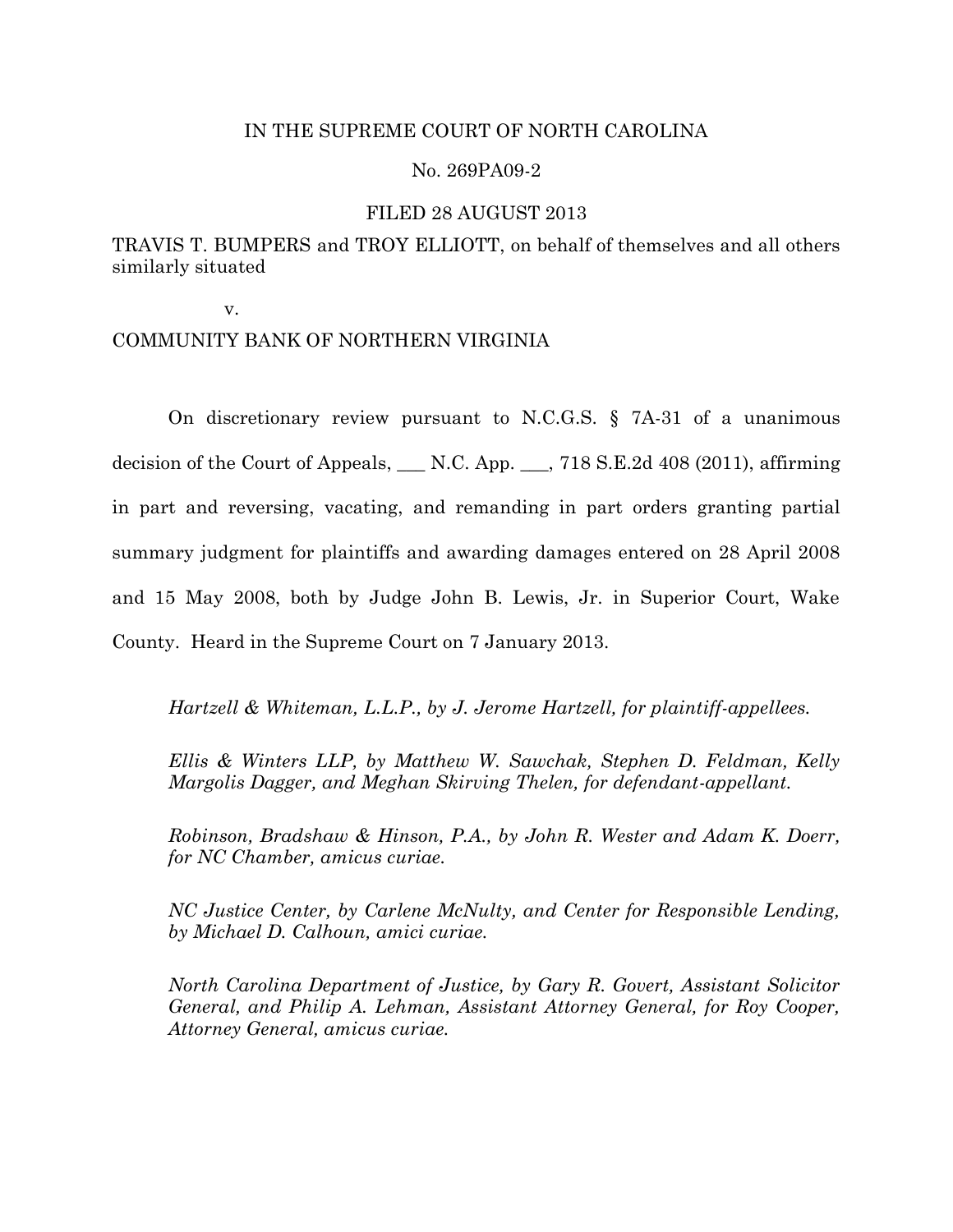*Opinion of the Court*

NEWBY, Justice.

In this case we explore the application of section 75-1.1 of our General Statutes, the unfair and deceptive practices statute, to the consumer loan market. First, we must decide whether an action for misrepresentation under section 75-1.1 requires reliance by a borrower who accuses a lender of collecting a fee for a discounted loan without actually charging a discounted interest rate. Second, we must determine whether section 75-1.1 imposes a price ceiling on the fees a closing services provider may charge in connection with closing a loan.

Section 75-1.1 has long encompassed conduct tantamount to fraud, which requires reliance, and we see no reason for departure from that requirement when the actions alleged include the misrepresentation of a loan transaction that caused injury. Even so, there are issues of material fact regarding whether the conduct proscribed by the first claim actually occurred in this case. Further, section 75-1.1 does not prescribe the amount of fees that may be charged in exchange for closing a loan transaction that was freely entered in the open market. Because the trial court improperly allowed summary judgment for plaintiffs on both claims which the Court of Appeals did not correctly reverse, we reverse the decision of the Court of Appeals.

In 1999 plaintiffs Travis Bumpers (Bumpers) and Troy Elliott (Elliott) obtained loans from defendant Community Bank of Northern Virginia (Community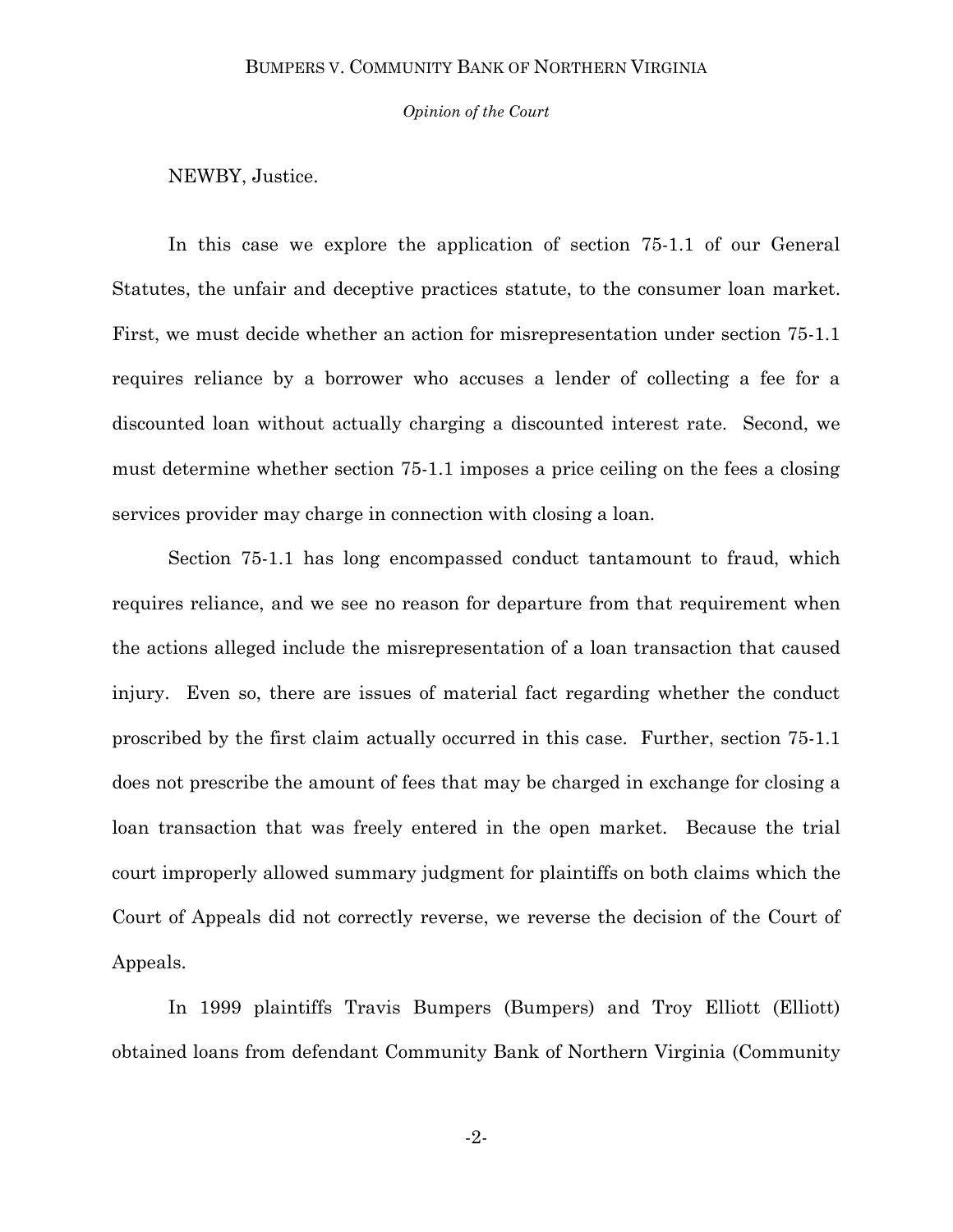#### *Opinion of the Court*

Bank). According to Bumpers, he received a mailed solicitation from Community Bank inviting him to apply for a loan. At that time he had credit card debt carrying a high interest rate, and he also wanted to perform some home improvements. Bumpers sought a loan from Community Bank, which ultimately gave him a loan with an interest rate of 16.99%. Reasoning that this interest rate was decidedly lower than the rate on his credit card debt, Bumpers borrowed \$28,450.00 from Community Bank, executing a promissory note for that principal amount, which was secured by a second deed of trust on his main residence. Bumpers completed this loan transaction without first asking about the amount of the discount he was receiving or considering whether another lender would have offered better terms, though he was aware that he was free to do so.

In connection with the issuance of the loan, Bumpers paid various fees totaling \$4,827.88. Community Bank charged him a total of \$3,622.88, including a  $$1,280.25$  loan discount fee, for services associated with originating the loan,<sup>1</sup> and Title America, LLC, a settlement agent affiliated with Community Bank, imposed the remaining fees.<sup>2</sup> Bumpers stated that he "thought the fees would be a little more" because a second mortgage places more "risk" on the bank. Further, Bumpers was not concerned with the services he received in exchange for each fee;

 $\overline{a}$ 

<sup>1</sup> Bumpers paid Community Bank a loan origination fee of \$2,062.63, a loan discount fee of \$1,280.25, an application fee of \$95.00, and an underwriting fee of \$185.00.

<sup>2</sup> Bumpers paid Title America, LLC a settlement or closing fee of \$225.00, an abstract or title search fee of \$120.00, a title examination fee of \$300.00, an overnight fee of \$25.00, a document review fee of \$275.00, and a processing fee of \$260.00.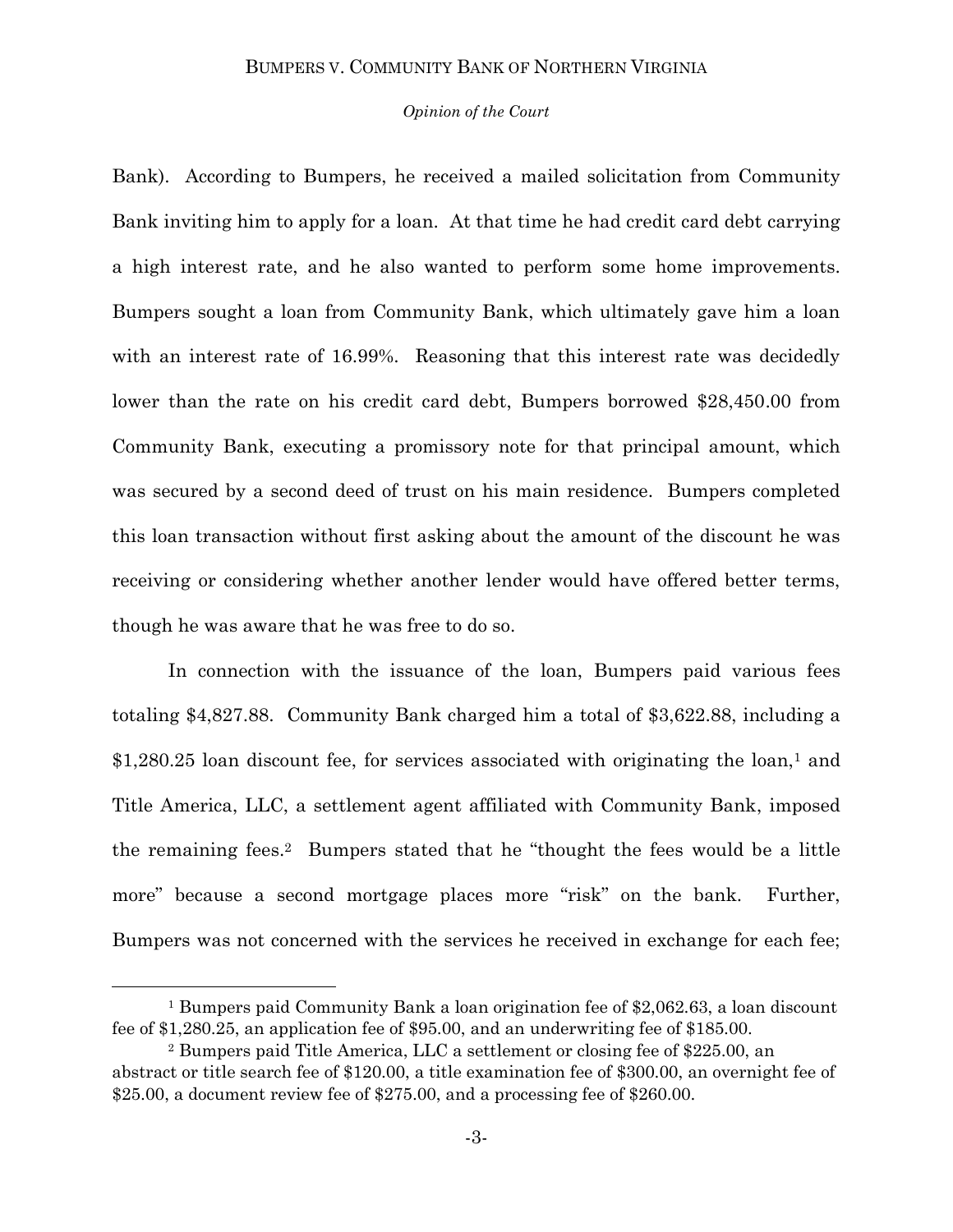#### *Opinion of the Court*

rather, he focused only on the total amount necessary to obtain the loan. And as with the loan itself, Bumpers declined to shop around for a less expensive settlement service provider, even though he was aware that he was free to do so. Bumpers paid the fees imposed, and in September 2002 he repaid his loan.

Elliott similarly obtained a loan after receiving a mailing from Community Bank. Elliott compared the interest rates of competing institutions with that available from Community Bank. Elliott then decided to obtain a loan from Community Bank because of its lower interest rate. Ultimately, Elliott agreed to borrow \$35,000.00 at an interest rate of 12.99%. In connection with that loan, Elliott paid \$5,650.00 in fees, including a \$1,400.00 loan discount fee to Community Bank and \$1,145.00 in closing fees to Title America, LLC. <sup>3</sup> After obtaining this loan, Elliott acknowledged, but did not exercise, his right to cancel the loan without cost.

In 2001 plaintiffs, on behalf of themselves and all those similarly situated, filed a complaint in the Superior Court, Wake County, alleging in relevant part that Community Bank's loan transactions violated North Carolina's unfair and deceptive practices statute. More specifically, plaintiffs asserted that they paid loan discount fees, but did not receive discounted loans. Plaintiffs also alleged that the fees they

 $\overline{a}$ 

<sup>3</sup> Elliott also paid Community Bank a \$2,800.00 loan origination fee, a \$95.00 application fee, and a \$185.00 underwriting fee. Title America, LLC charged Elliott \$225.00 for a settlement or closing fee, \$120.00 for an abstract or title search, \$300.00 for a title examination, \$25.00 for an overnight fee, \$250.00 for a document review fee, and \$250.00 for a processing fee.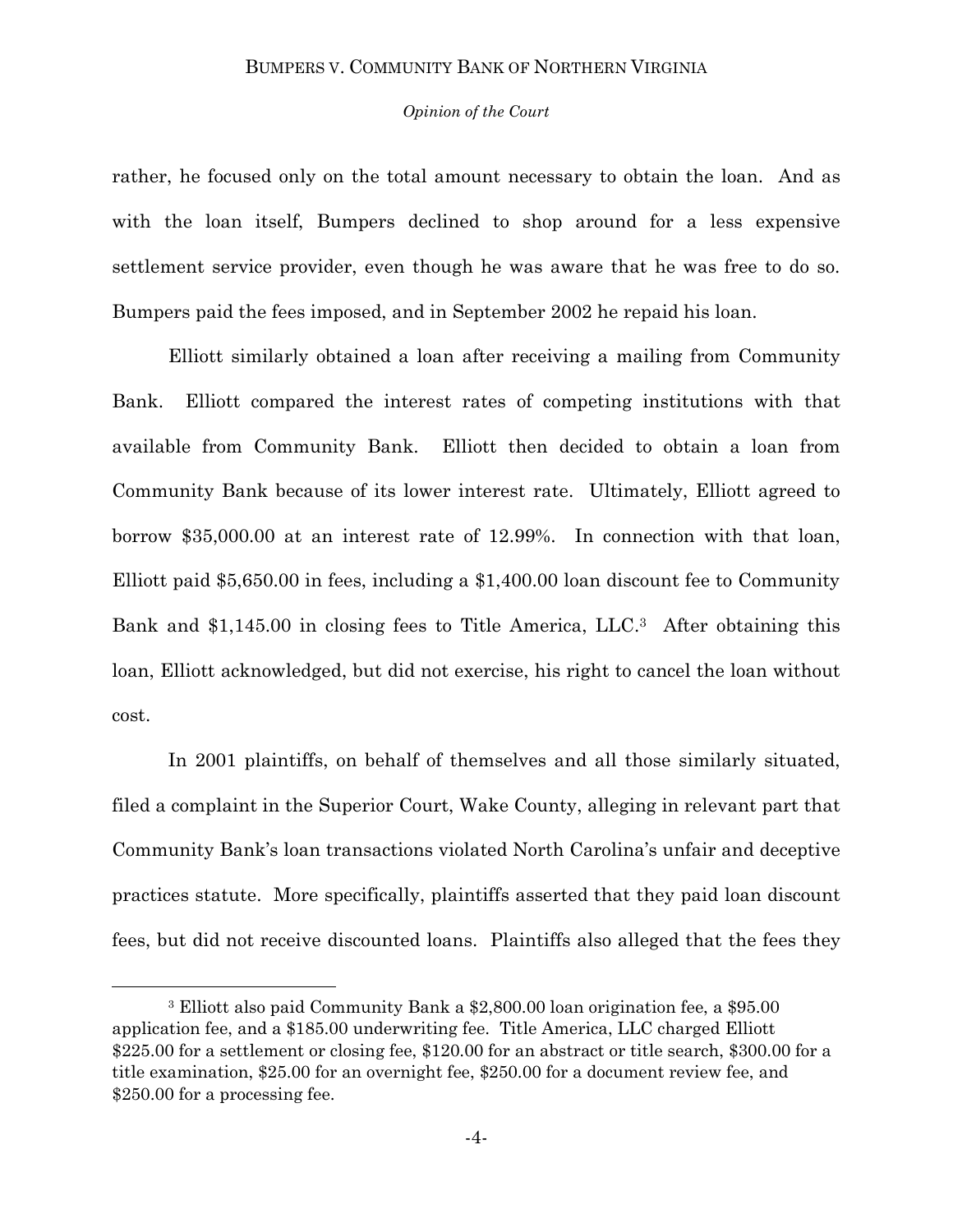#### *Opinion of the Court*

were charged in connection with origination of their loans were unnecessary and unreasonable. Plaintiffs contended that Community Bank's conduct amounted to a violation of section 75-1.1 of our General Statutes, which prohibits "unfair or deceptive acts or practices in or affecting commerce." N.C.G.S.  $\S 75-1.1$  (2011).

On 5 February 2008, plaintiffs moved for partial summary judgment against Community Bank.<sup>4</sup> Arguing in support of their motion, plaintiffs first addressed their claims regarding Community Bank's loan discount fees. <sup>5</sup> They argued that the HUD-1A Settlement Statements completed in connection with their loans from Community Bank show that they paid loan discount fees in excess of \$1,000.00 each—\$1,280.25 for Bumpers and \$1,400.00 for Elliott—in addition to other loan origination fees. Plaintiffs alleged that according to the United States Department of Housing and Urban Development, which promulgates the HUD-1A form, "the term 'loan discount' as used in line  $802$  of [the HUD-1A] . . . is 'a one-time charge imposed by the lender or broker to lower the rate at which the lender or broker would otherwise offer the loan to you.' " Plaintiffs stated that Mary Jo Speier,

l

<sup>4</sup> This case has travelled some distance through the courts of both North Carolina and the United States. While we discuss the procedural history of the case to the extent necessary for a full understanding of the issues presented, it is decidedly more extensive than is set forth in the text here. See our earlier opinion, *Bumpers v. Cmty. Bank of N. Va. (Bumpers I)*, 364 N.C. 195, 695 S.E.2d 442 (2010), for a more detailed discussion, and see the opinions of the United States Court of Appeals for the Third Circuit, *In re Cmty. Bank of N. Va.*, 418 F.3d 277 (3d Cir. 2005), and *In re Cmty. Bank of N. Va.*, 622 F.3d 275 (3d Cir. 2010), for additional background.

<sup>5</sup> Plaintiffs did not move for summary judgment on behalf of the class of those individuals similarly situated. The United States District Court for the Western District of Pennsylvania had previously entered an order barring plaintiffs from attempting to obtain certification of this case as a class action.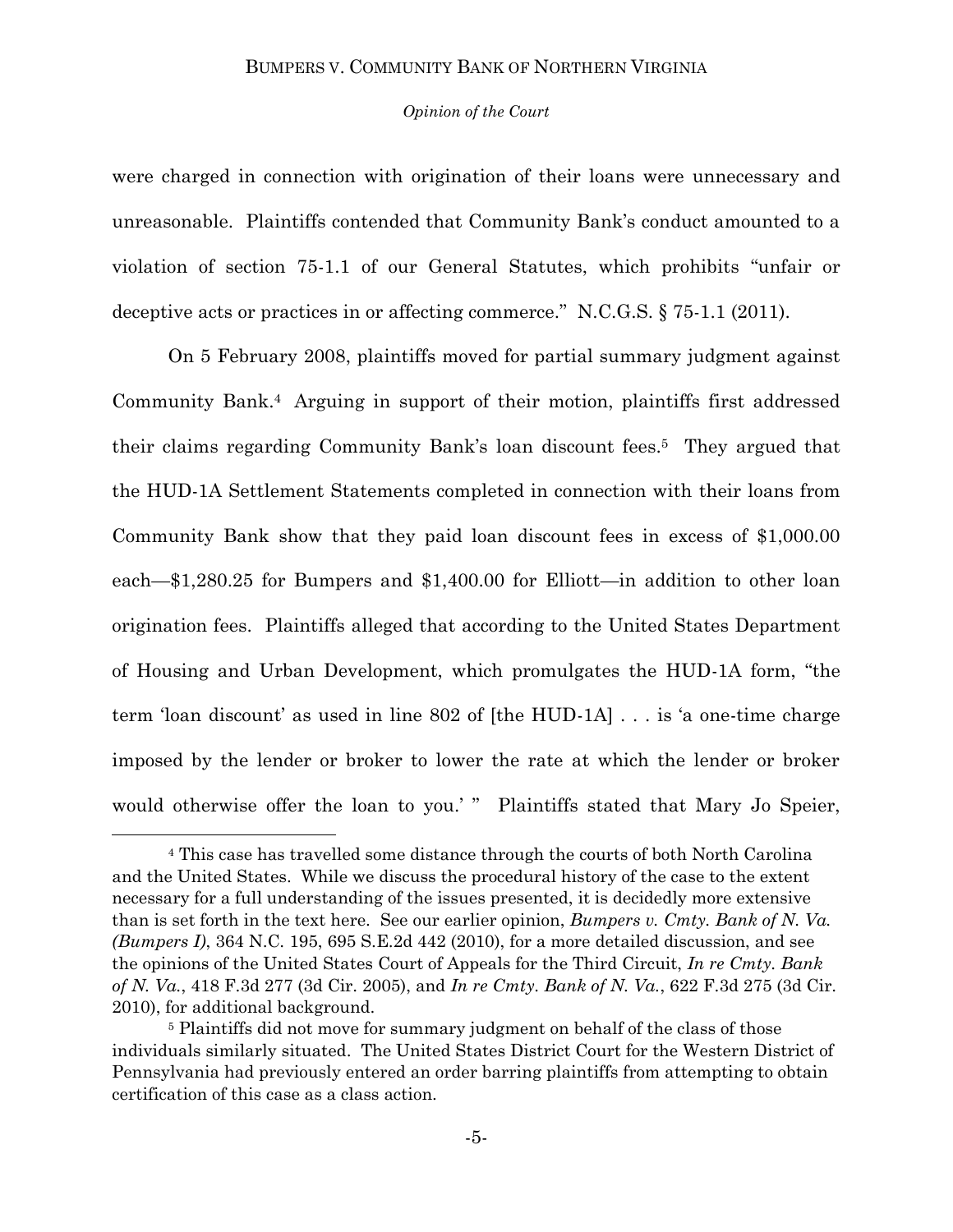#### *Opinion of the Court*

President of Title America, LLC, agreed with the federal government's definition. Plaintiffs asserted that Community Bank did not, however, provide discounted loans, pointing to Community Bank's loan transmittal documents which had a checked box next to the word "no" under the heading "Buydown." Plaintiffs maintained that this checked box showed that they did not receive discounted loans. As a result, plaintiffs contended they were entitled to summary judgment on their claims that Community Bank charged them for services it did not provide, in violation of section 75-1.1 of our General Statutes.

Second, plaintiffs also forecast evidence in support of their excessive pricing claims. Plaintiffs alleged that they paid over \$1,000.00 each—\$1,180.00 for Bumpers and \$1,145.00 for Elliott—in closing costs to Title America, LLC. They asserted, however, that during the relevant time period the average cost in North Carolina "for an attorney to handle a second mortgage loan, including title search and 'live closing,' ranged between \$258 and \$324." Plaintiffs averred that Community Bank's closings were quite cursory and much less involved than if conducted by attorneys. Finally, plaintiffs asserted that \$400 is "the upper limit of reasonable charges for the settlement agent." As a result, the fees charged for the closings were excessive, in violation of section 75-1.1. Plaintiffs also claimed that, though the closing fees were charged by Title America, LLC, Community Bank should be responsible because of its relationship with Title America, LLC.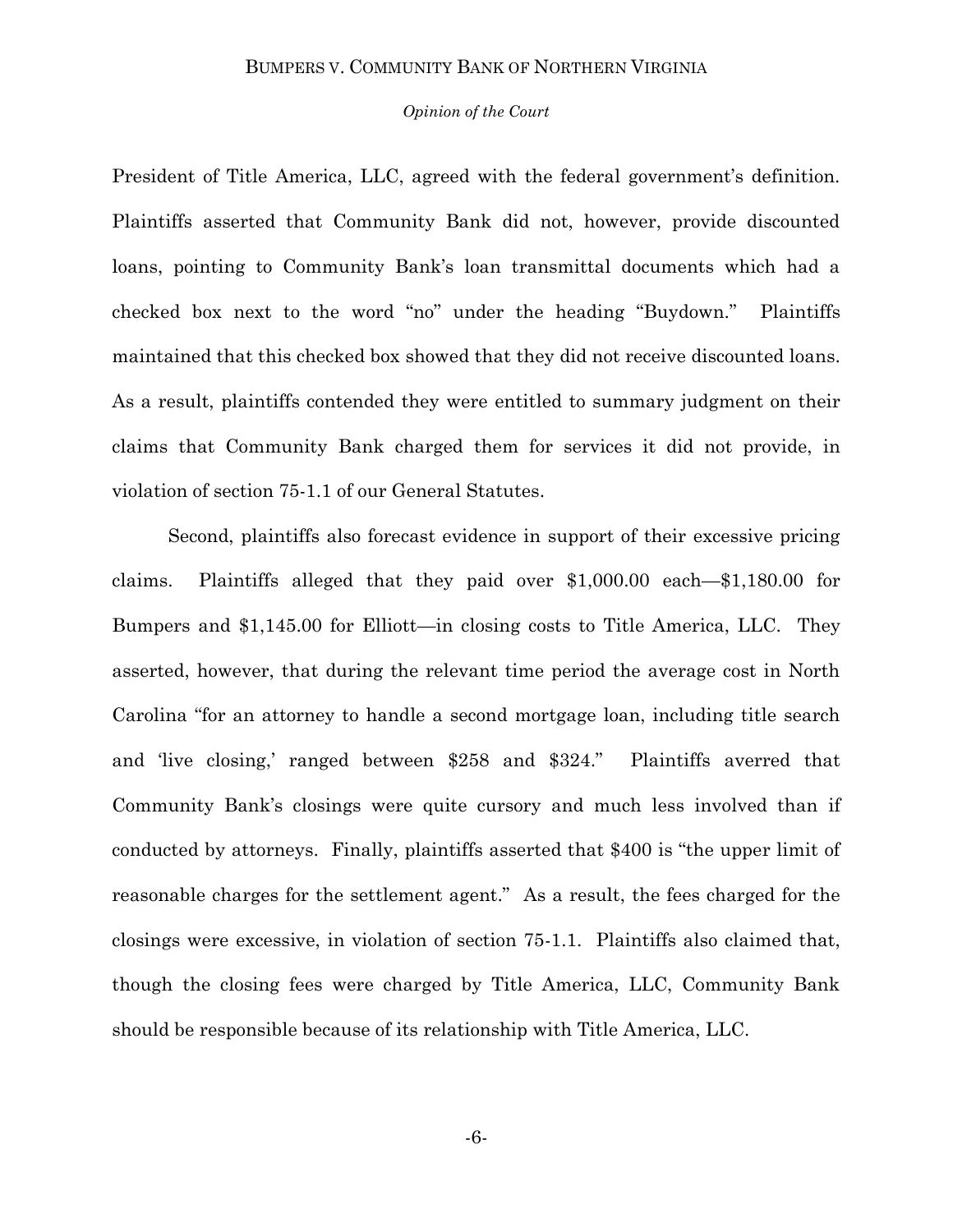#### *Opinion of the Court*

Community Bank opposed plaintiffs' motion for partial summary judgment. Community Bank argued, *inter alia*, that plaintiffs failed to demonstrate reliance on its alleged misrepresentations that discounted loans would be provided, which Community Bank contended is required to prevail on a misrepresentation claim under section 75-1.1. Further, Community Bank responded that a statement from its former Mortgage Operations Officer, John Grace, at least created an issue of material fact regarding whether plaintiffs actually received discounted loans. Mr. Grace's statement explained that the box indicating that there was no "buy-down" actually does not address whether plaintiffs received discounted interest rates. Rather, that checked box referenced "whether the borrower obtained a temporary buy-down of the interest rate, a feature which was" inapplicable to second mortgage loans, including plaintiffs'. He concluded by stating that "[t]his section does not in any way address whether the borrower's interest rate was a discounted interest rate." Regarding plaintiffs' excessive pricing claims, Community Bank argued that such claims were simply not actionable under section 75-1.1.

On 28 April 2008, the trial court allowed plaintiffs' motion for partial summary judgment. First addressing the loan discount claims, the trial court determined that each plaintiff paid a loan discount fee, which is a fee to reduce a loan's interest rate. Nonetheless, the trial court found that Community Bank's loan documents, which had "the 'no' block checked under 'Loan buydown,' " showed that no discounted interest rates were given. This, according to the trial court,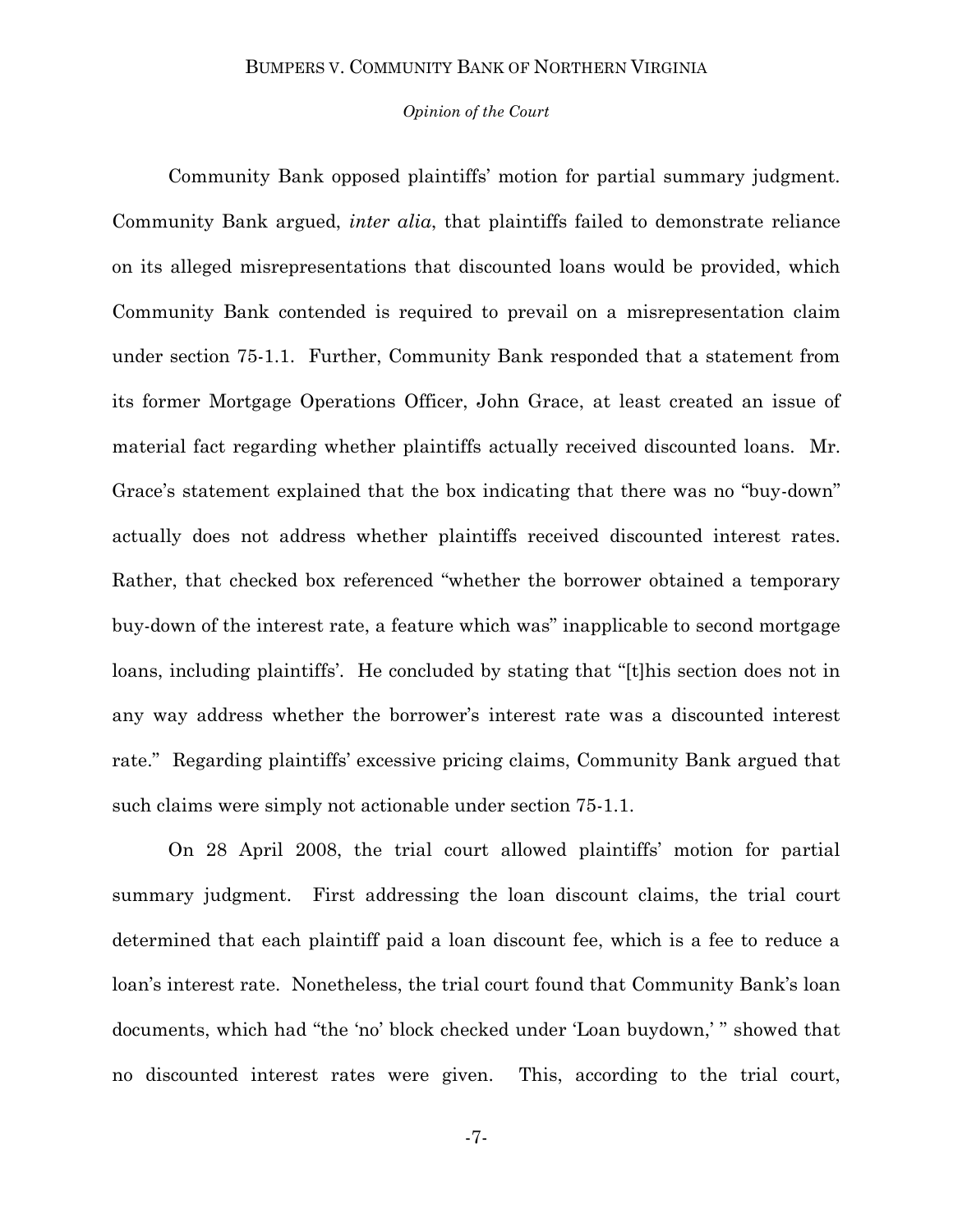#### *Opinion of the Court*

constituted an unfair or deceptive practice under section 75-1.1. The trial court acknowledged Mr. Grace's statement about the inapplicability of the provision, but reasoned that the statement "does not contradict the materials put forward by plaintiffs: Mr. Grace does not state that [plaintiffs] in fact received . . . ‗discounted' or 'bought down' interest rate[s], but rather confirms that [plaintiffs] did not receive one sort of 'bought down' interest rate.' " As a result, the trial court determined that there was "no dispute in the evidence" that plaintiffs did not receive loans with bought down interest rates in exchange for the loan discount fees they paid.

The trial court also entered summary judgment on plaintiffs' excessive pricing claims. The trial court found that Bumpers paid \$1,180.00 and Elliott paid  $$1,145.00$  for closing services, which was in excess of the  $$400$  "maximum" reasonable charge" for those services during the relevant time period. The trial court ultimately concluded that the various itemized fees, which collectively composed the amount paid for closing services, appeared to be redundant and duplicative and that Community Bank engaged in systematic overcharging in violation of section 75-1.1.

On 15 May 2008, the trial court entered a final order, directing Community Bank to pay Bumpers damages equal to the amount he paid for a loan discount, which with interest totaled \$1,864.78, and damages in the amount of the difference between the price plaintiff paid for closing services and the maximum reasonable price, which with interest totaled \$1,136.13. Using a similar computation, the trial

-8-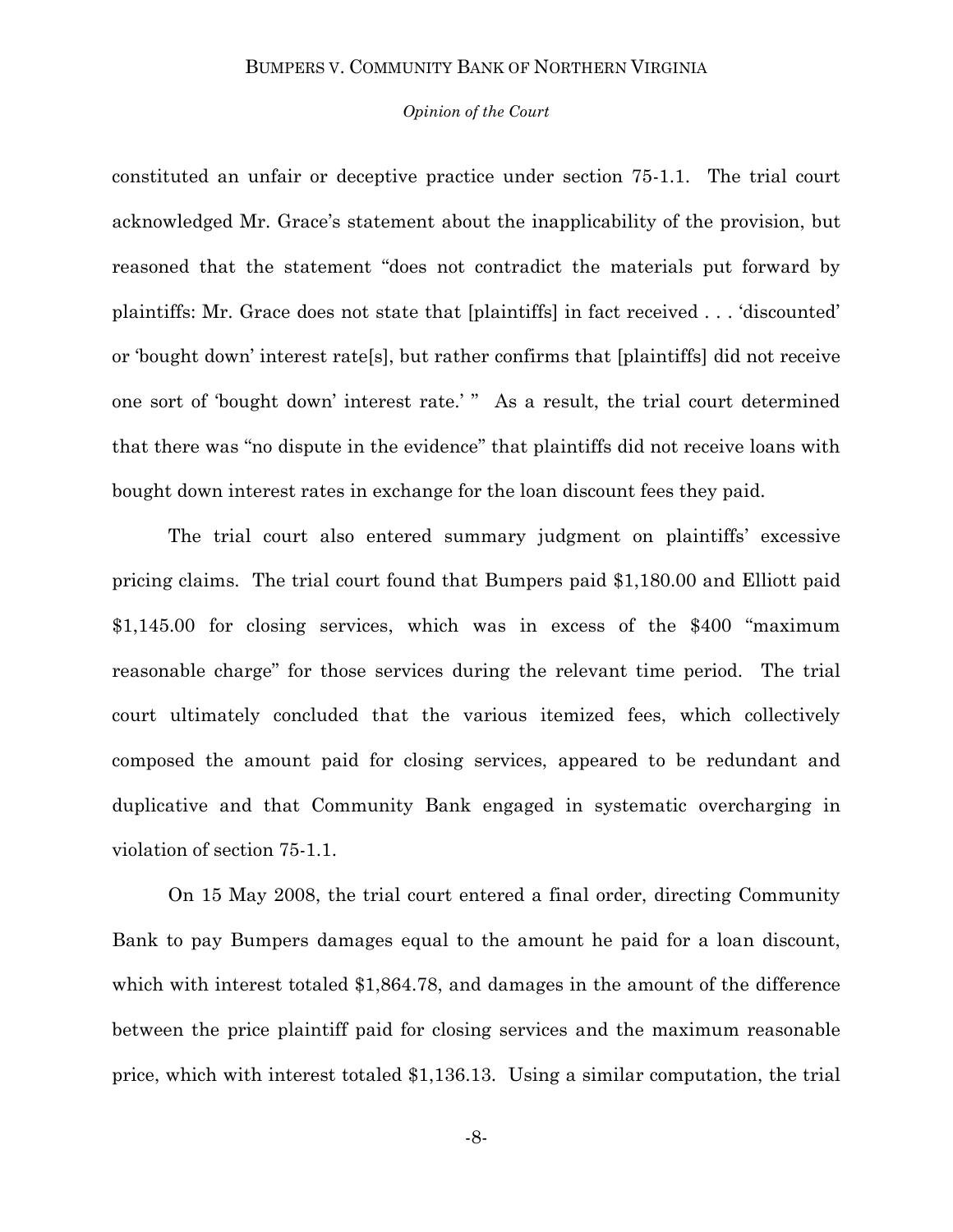#### *Opinion of the Court*

court awarded Elliott damages of \$3,243.96. Because the trial court determined Community Bank's conduct violated section 75-1.1, the trial court trebled the award of damages under section 75-16, awarding Bumpers \$9,002.72 and Elliott \$9,731.88. Community Bank appealed.

The Court of Appeals affirmed in part and reversed in part the trial court's orders on summary judgment.<sup>6</sup> *Bumpers v. Cmty. Bank of N. Va.*, \_\_ N.C. App.  $\frac{1}{2}$ ,  $\frac{1}{8}$ , 718 S.E.2d 408, 415 (2011). First, regarding plaintiffs' loan discount claims, the Court of Appeals agreed with Community Bank that generally a plaintiff asserting a claim under section 75-1.1 based on misrepresentation must show reliance to establish proximate cause. *Id.* at \_\_\_, 718 S.E.2d at 413 (citation omitted). The Court of Appeals reasoned, however, that plaintiffs' claims were not based on misrepresentations, and thus the court did not consider whether reliance was present. *Id.* at \_\_, 718 S.E.2d at 413. Rather, the court viewed the claims as essentially claims for systematic overcharging based on its earlier decision in *Sampson-Bladen Oil Company. v. Walters*. *Bumpers*, \_\_\_ N.C. App. at \_\_\_, 718

l

<sup>6</sup> The Court of Appeals initially dismissed Community Bank's appeal as interlocutory because the trial court had not resolved the issue of attorney's fees. *Bumpers v. Cmty. Bank of N. Va.*, 196 N.C. App. 713, 675 S.E.2d 697 (2009). In *Bumpers I* we reversed that decision and remanded the case to the Court of Appeals for consideration of the merits of Community Bank's appeal. 364 N.C. at 204-05, 695 S.E.2d at 448-49. We noted in our decision in *Bumpers I* that Elliott was not a participant in that appeal. *Id.* at 196 n.1, 695 S.E.2d at 443 n.1. Elliott has represented to this Court that his nonparticipation was the result of an order by the United States District Court for the Western District of Pennsylvania. Elliott's involvement, however, is immaterial for purposes of our decision, and, given our disposition of this case, Elliott's relationship to this case should crystalize upon remand.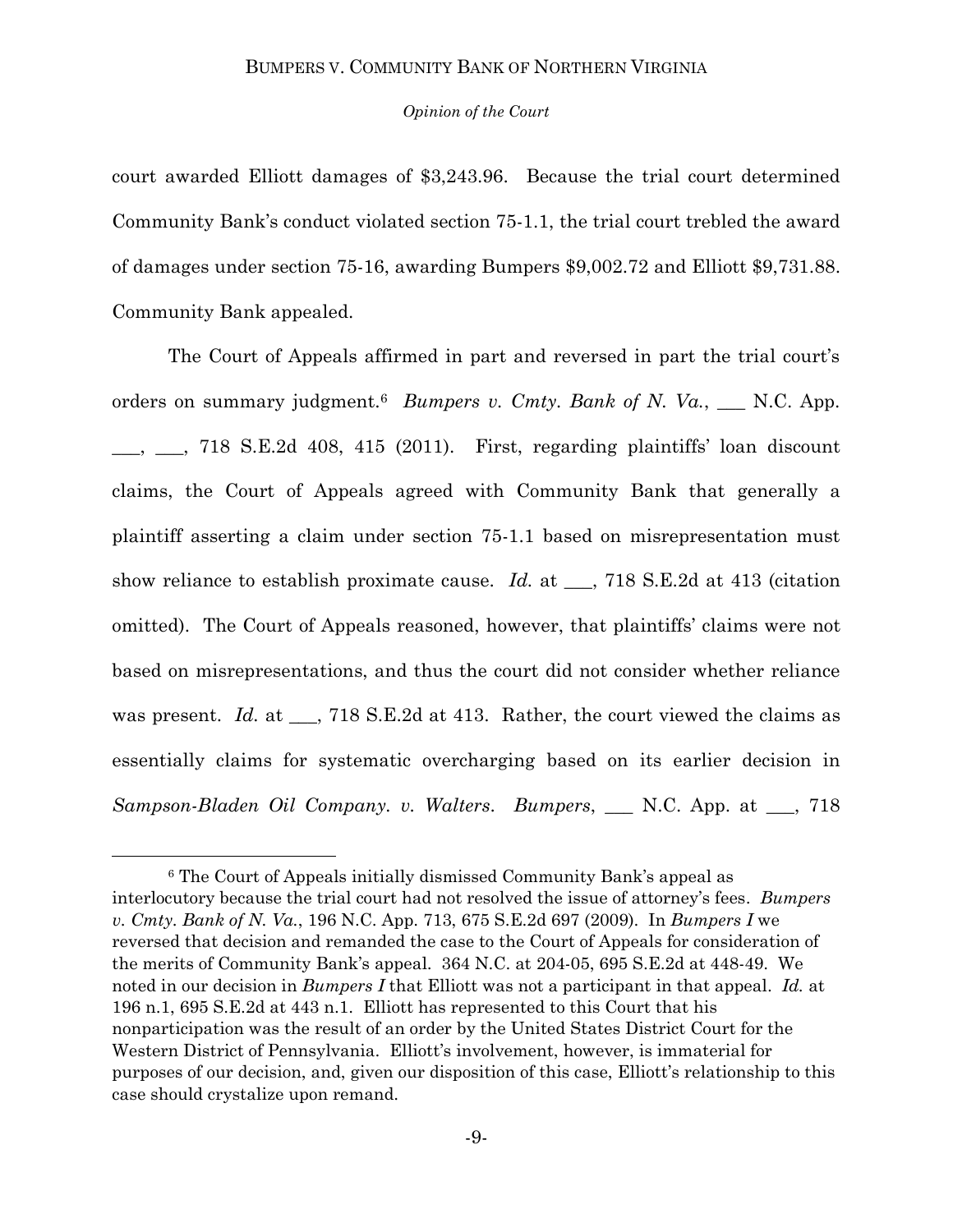#### *Opinion of the Court*

S.E.2d at 412-13. After characterizing the claims, the Court of Appeals concluded that the "undisputed evidence in the record demonstrates that plaintiffs did not receive a discounted interest rate on the[ir] loan[s] as a *quid pro quo* for paying the loan discount fee[s]." *Id.* at \_\_\_, 718 S.E.2d at 413. As a result, the court affirmed entry of summary judgment on plaintiffs' loan discount claims. *Id.* at \_\_\_, \_\_\_, 718 S.E.2d at 412-13, 415. The court, however, reversed the trial court's decision regarding the excessive fees claims, explaining that an issue of material fact remained about whether Title America, LLC actually overcharged for its services. Id. at \_\_, 718 S.E.2d at 414-15. By doing so, the Court of Appeals implicitly recognized that section 75-1.1 provides a cause of action for excessive pricing. *See id.* at  $\ldots$  718 S.E.2d at 414-15. Community Bank then sought discretionary review in this Court, which we allowed. *Bumpers v. Cmty. Bank of N. Va.*, 366 N.C. 243, 731 S.E.2d 141 (2012).

Now we must decide whether the Court of Appeals erred by affirming the entry of summary judgment on plaintiffs' loan discount claims and in recognizing a claim for excessive pricing. In making this determination we review the trial court's order de novo to ascertain whether summary judgment was properly entered. *Howerton v. Arai Helmet, Ltd.*, 358 N.C. 440, 470, 597 S.E.2d 674, 693 (2004) (citation omitted). ―Summary judgment is appropriate ‗if the pleadings, depositions, answers to interrogatories, and admissions on file, together with the affidavits, if any, show that there is no genuine issue as to any material fact and that any party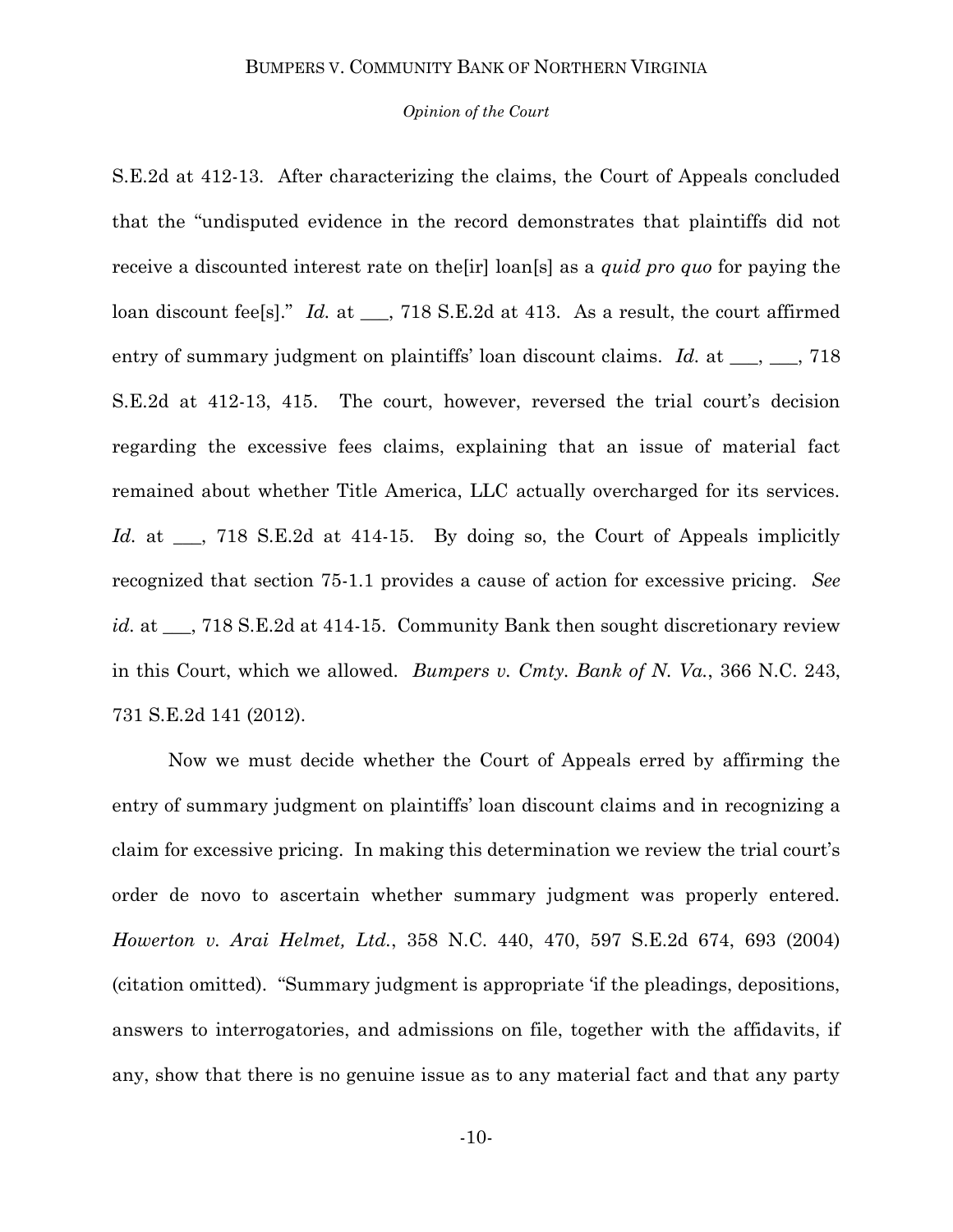#### *Opinion of the Court*

is entitled to a judgment as a matter of law.' " *Variety Wholesalers, Inc. v. Salem Logistics Traffic Servs., LLC*, 365 N.C. 520, 523, 723 S.E.2d 744, 747 (2012) (quoting N.C.G.S. § 1A-1, Rule 56(c) (2011)). Our review necessarily begins with an examination of our unfair and deceptive practices statute and applicable precedent.

Section 75-1.1 of our General Statutes states in pertinent part that "unfair or deceptive acts or practices in or affecting commerce<sup>[]</sup> are declared unlawful." N.C.G.S. § 75-1.1(a). This statute is broader and covers more than traditional common law proscriptions on tortious conduct, though fraud and deceit tend to be included within its ambit. *See Marshall v. Miller*, 302 N.C. 539, 543-44, 276 S.E.2d 397, 400 (1981). The statute does not, however, prohibit all wrongful conduct stemming from commercial transactions; section 75-1.1 does not, for example, apply to an individual who merely breaches a contract. *Mitchell v. Linville*, 148 N.C. App. 71, 74, 557 S.E.2d 620, 623 (2001) ("Neither an intentional breach of contract nor a breach of warranty . . . constitutes a violation of Chapter 75." (citations omitted)).

The General Assembly has provided a means to enforce the mandate of section 75-1.1. Section 75-16 allows any individual who has been "injured by reason" of any act or thing done by any other person, firm or corporation in violation of the provisions of this Chapter" to bring a civil action. N.C.G.S.  $\S$  75-16 (2011). "In order to establish a *prima facie* claim for unfair trade practices, a plaintiff must show: (1) [the] defendant committed an unfair or deceptive act or practice, (2) the action in question was in or affecting commerce, and (3) the act proximately caused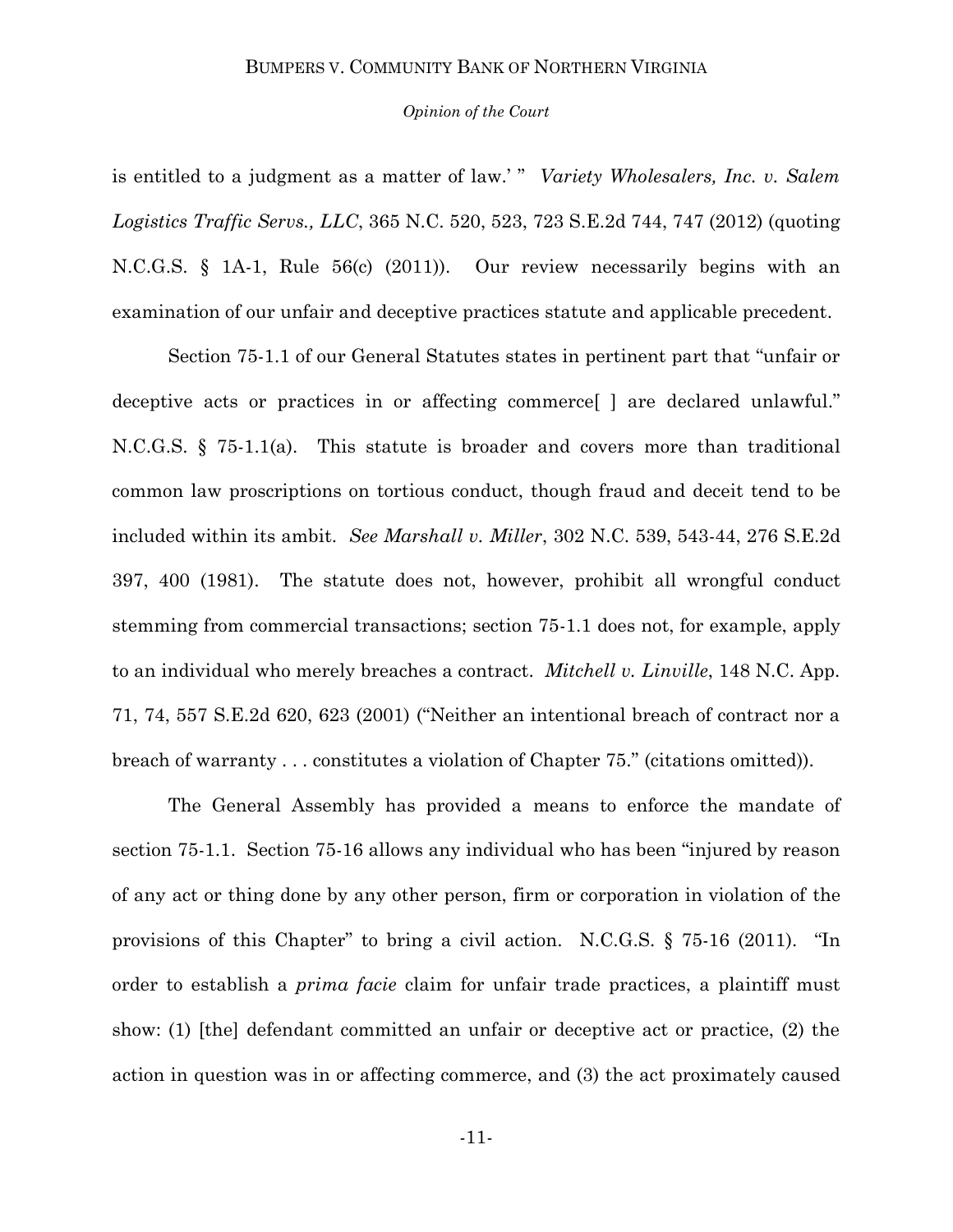*Opinion of the Court*

injury to the plaintiff." *Dalton v. Camp*, 353 N.C. 647, 656, 548 S.E.2d 704, 711 (2001) (citation omitted). For purposes of plaintiffs' loan discount claims, the proximate cause element is at issue here.

Community Bank argues that, to establish proximate cause in a claim for misrepresentation under section 75-1.1, a plaintiff must show reliance on the allegedly misrepresented statement. Community Bank asserts that plaintiffs' loan discount claims in this case are based on an alleged misrepresentation on which plaintiffs have failed to adequately establish their reliance. Community Bank argues that plaintiffs did not enter into their loan transactions because they believed they were receiving discounted loans, but instead decided to obtain their loans based on the total fees and the interest rates. As a result, Community Bank contends that summary judgment was entered improperly.

We agree with Community Bank that a claim under section 75-1.1 stemming from an alleged misrepresentation does indeed require a plaintiff to demonstrate reliance on the misrepresentation in order to show the necessary proximate cause. Such a requirement has been the law of this state for quite some time. *See Pearce v. Am. Defender Life Ins. Co.*, 316 N.C. 461, 471, 343 S.E.2d 174, 180 (1986) ("It must be shown that the plaintiff suffered actual injury as a proximate result of defendant's deceptive statement or misrepresentation." (citation omitted)). The Court of Appeals agreed with Community Bank on this contention as well, stating that when " 'an unfair or deceptive practice claim is based upon an alleged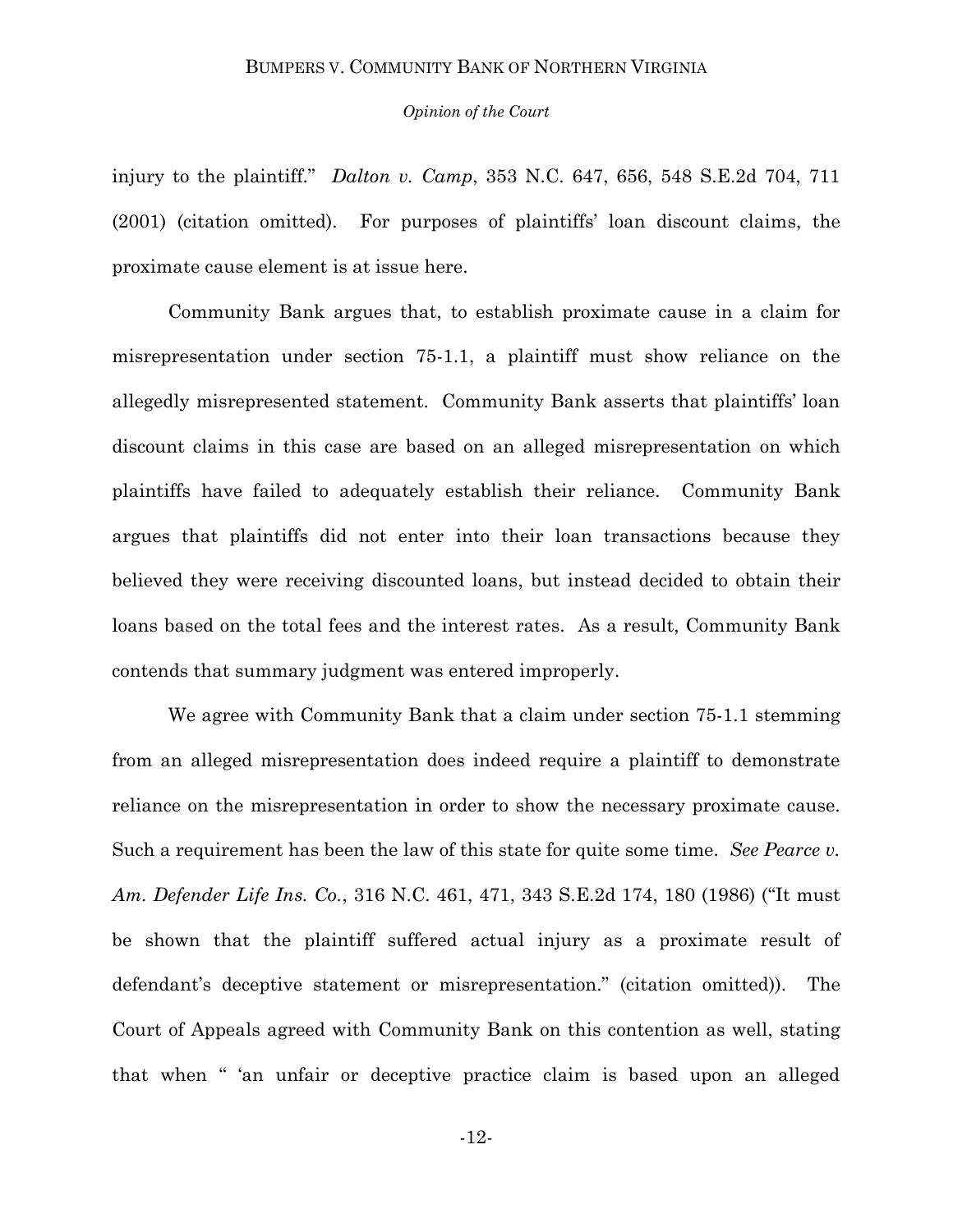#### *Opinion of the Court*

misrepresentation by the defendant, the plaintiff must show "actual reliance" on the alleged misrepresentation in order to establish that the alleged misrepresentation "proximately caused" the injury of which plaintiff complains.' " *Bumpers*, \_\_ N.C. App. at \_\_\_, 718 S.E.2d at 413 (quoting *Tucker v. Blvd. at Piper Glen LLC*, 150 N.C. App. 150, 154, 564 S.E.2d 248, 251 (2002)). But, after correctly citing the controlling rule, the Court of Appeals mischaracterized plaintiffs' claims as based not on misrepresentations but as claims for systematic overcharging similar to those at issue in *Sampson-Bladen Oil Co. v. Walters*. *Id.* at \_\_\_, 718 S.E.2d at 413. By doing so, the Court of Appeals erroneously distinguished overcharging from misrepresentation, finding proximate cause without considering whether plaintiffs presented sufficient evidence of reliance.

We disagree with the Court of Appeals' interpretation of *Sampson-Bladen Oil* and the implication that there is no requirement for plaintiffs to demonstrate that they relied on the alleged misrepresentations. In *Sampson-Bladen Oil* a fuel oil supplier regularly, for a period of several years, overcharged one of its customers by misrepresenting the volume of oil that had been delivered. 86 N.C. App. 173, 177, 356 S.E.2d 805, 808, *disc. rev. denied*, 321 N.C. 121, 361 S.E.2d 597 (1987). The Court of Appeals held that such conduct amounted to a violation of section 75-1.1. *Id.* (stating "it seems plain to us, and we so hold, that systematically overcharging a customer for two years, as the jury found was done here in the amount of \$2,795.30, is an unfair trade practice"). Yet, a claim for overcharging is not distinct from one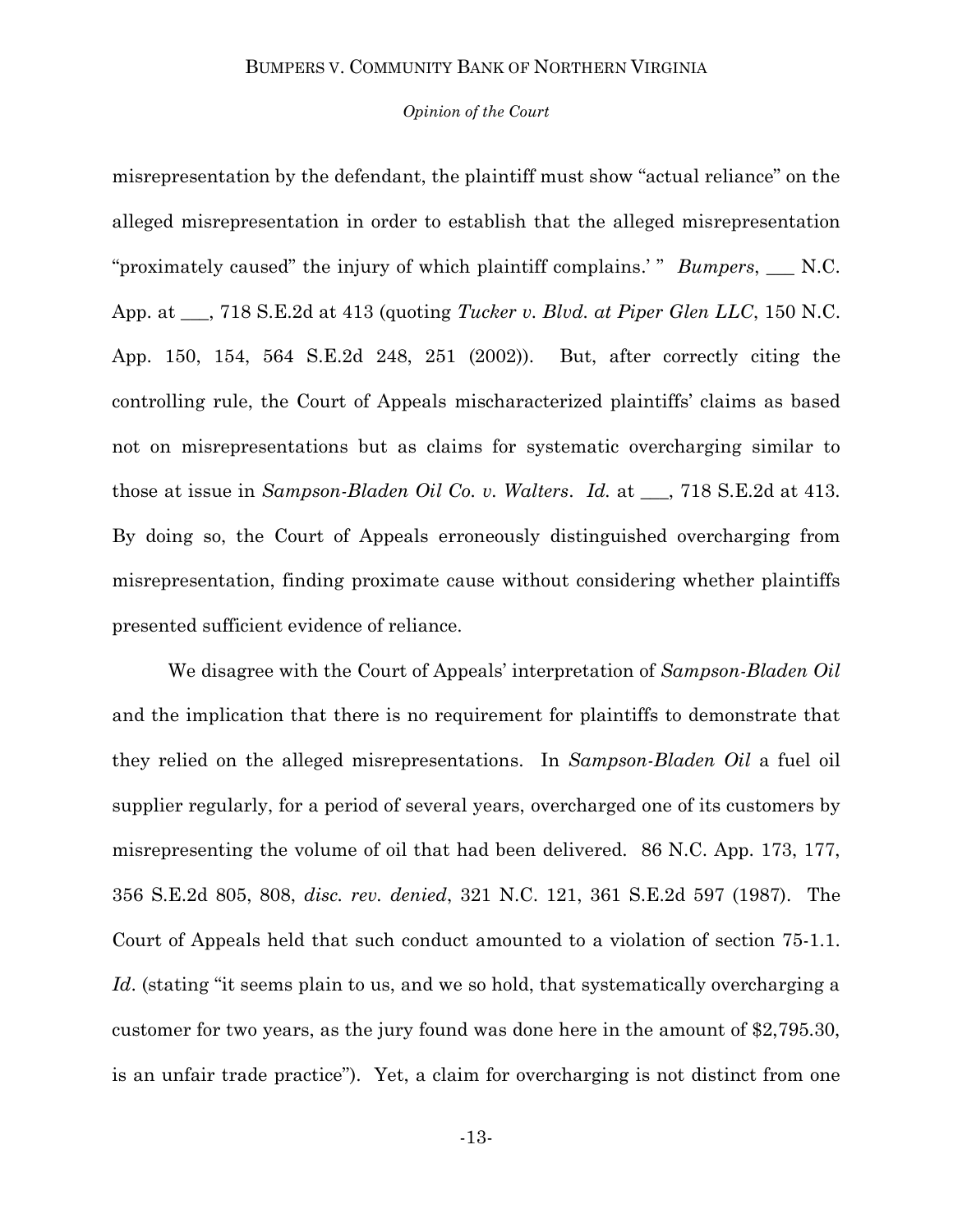#### *Opinion of the Court*

based on misrepresentation. In *Sampson-Bladen Oil* the customer complained that the fuel oil supplier misrepresented in its bills how much oil was delivered and that the customer was damaged by making payments in reliance on those bills. *See id.* at 173-75, 356 S.E.2d at 806-07*.*

Reliance, in turn, demands evidence "show[ing] that the plaintiff suffered actual injury as a proximate result of defendant's deceptive statement or misrepresentation.‖ *Pearce*, 316 N.C. at 471, 343 S.E.2d at 180. We previously likened such burden of proof to that of the "detrimental reliance requirement under a fraud claim." *Id.* In making this inquiry we examine the mental state of the plaintiff. Two key elements specific to the plaintiff combine to determine detrimental reliance: (1) actual reliance and (2) reasonable reliance. *See id.* at 472, 343 S.E.2d at 181 (weighing the testimony of the plaintiff widow to decide if evidence supported claim of actual reliance by her husband); *see also Forbis v. Neal*, 361 N.C. 519, 527, 649 S.E.2d 382, 387 (2007) ("[A]ny reliance on the allegedly false representations must be reasonable." (citation omitted)).

In the context of a misrepresentation claim brought under section 75-1.1, actual reliance requires that the plaintiff have affirmatively incorporated the alleged misrepresentation into his or her decision-making process: if it were not for the misrepresentation, the plaintiff would likely have avoided the injury altogether. *See Hageman v. Twin City Chrysler-Plymouth Inc.*, 681 F. Supp. 303, 308 (M.D.N.C. 1988) ("[A] plaintiff must prove that he or she detrimentally relied on the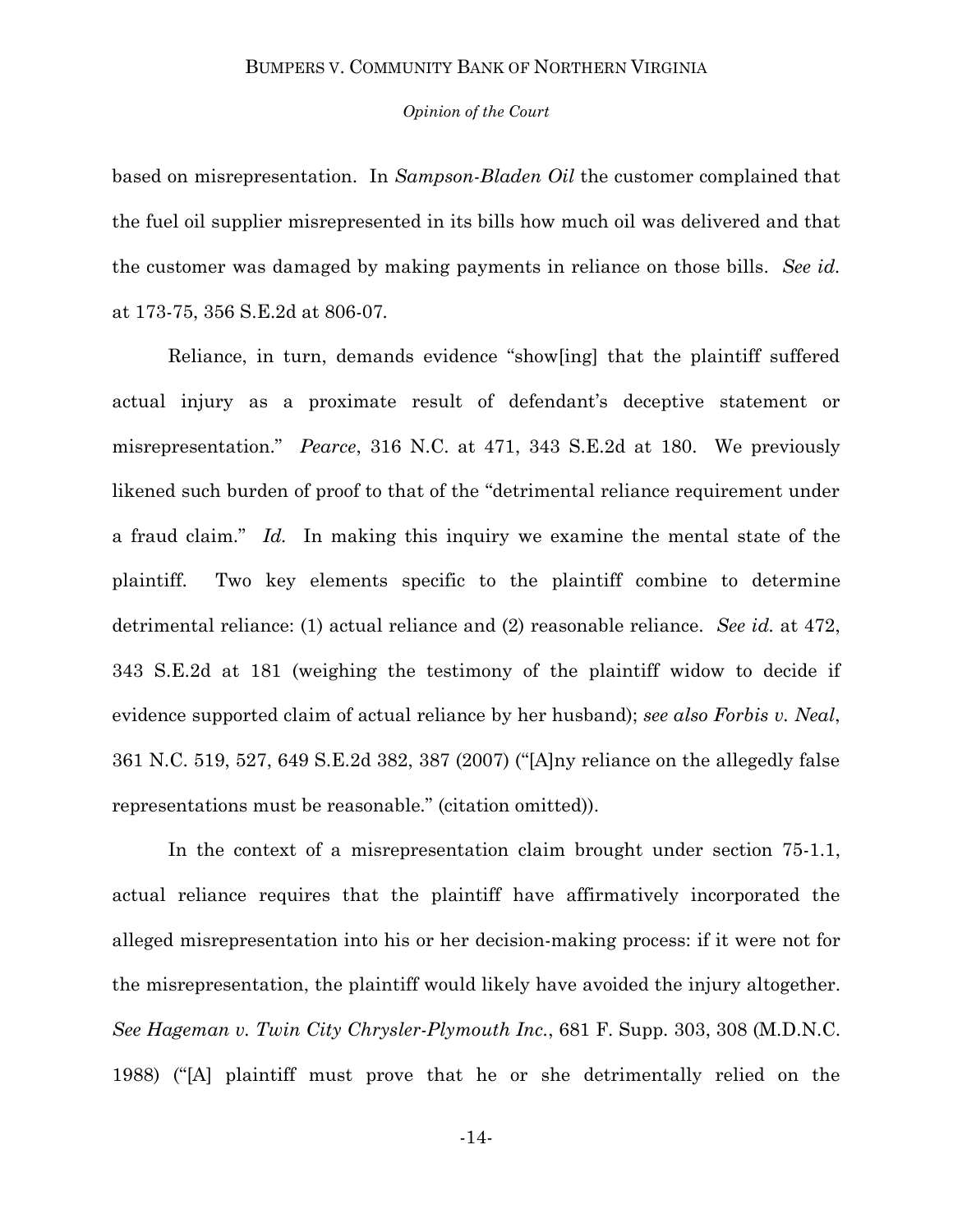#### *Opinion of the Court*

defendant's . . . misrepresentation.‖ (interpreting *Pearce*, 316 N.C. at 471, 343 S.E.2d at 180)); *see also Tucker*, 150 N.C. App. at 154, 564 S.E.2d at 251 ("[T]he plaintiff must show ‗actual reliance' on the alleged misrepresentation in order to establish that the alleged misrepresentation 'proximately caused' the injury of which plaintiff complains." (citation omitted)). The second element, reasonableness, is most succinctly defined in the negative: "Reliance is not reasonable where the plaintiff could have discovered the truth of the matter through reasonable diligence, but failed to investigate." *Sullivan v. Mebane Packaging Grp., Inc.*, 158 N.C. App. 19, 26, 581 S.E.2d 452, 458 (citations omitted), *disc. rev. denied*, 357 N.C. 511, 588 S.E.2d 473 (2003). Additionally, in cases concerning the existence of actual and reasonable reliance, "when there are genuine issues of material fact that are legitimately called into question, summary judgment should be denied and the issue preserved for the jury.‖ *Howerton*, 358 N.C. at 471, 597 S.E.2d at 694 (applying N.C.G.S. § 75-1.1 and finding a genuine issue of material fact regarding the plaintiff's reliance on the defendant's advertisements). Consequently, the Court of Appeals erred by not considering whether plaintiffs presented conclusive evidence of their actual and reasonable reliance on defendant's alleged misrepresentations.

Further, Community Bank's evidence raises another genuine issue about an entirely different material fact: whether plaintiffs actually received discounted loans. Because plaintiffs' claims assert that they were injured when they paid for discounted loans they did not receive, the determination of whether they did, in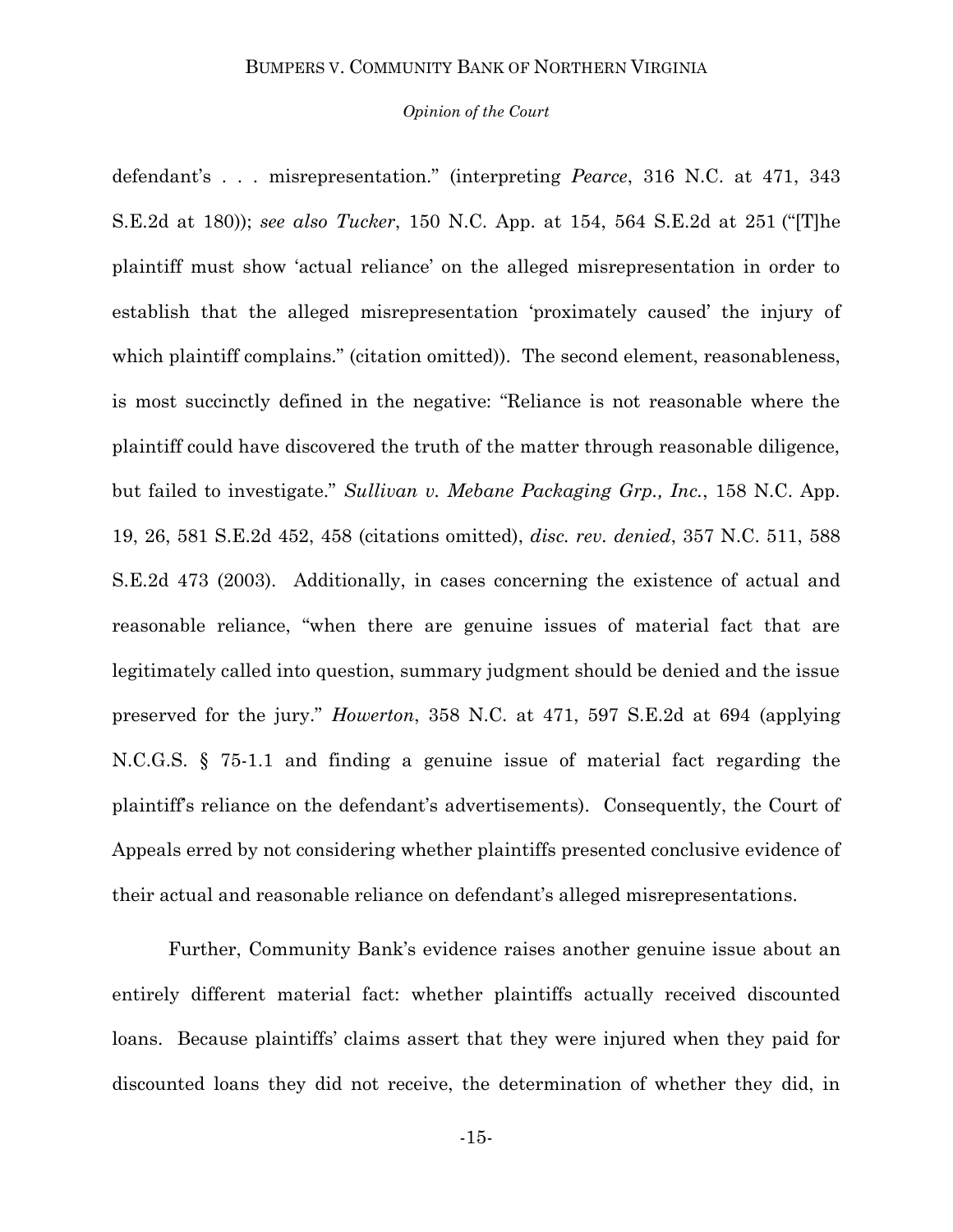#### *Opinion of the Court*

fact, receive discounted loans is critical. This is a point on which there is conflicting evidence, giving rise to an issue of material fact.

Plaintiffs successfully argued to the trial court in support of their motion for partial summary judgment that Community Bank's loan transmittal documents, which had "no" checked under the heading "Buydown" and did not list a "Bought" Down Rate," established that they did not actually receive discounted loans. In response, former Community Bank Mortgage Operations Officer, John Grace, explained that the sections of the loan transmittal documents plaintiffs sought to use to establish they did not receive discounted loans do not actually stand for that proposition. While, as plaintiffs suggest, the loan transmittal documents do appear to indicate plaintiffs did not receive discounted loans, Mr. Grace's statement draws that inference into question, creating a genuine issue of material fact. Thus, summary judgment on these loan discount claims was inappropriate.

Community Bank also contends that the Court of Appeals erred by holding that section 75-1.1 recognizes a claim for excessive pricing that would prohibit the fees plaintiffs paid for closing services. Community Bank asserts that nothing in the general language of section 75-1.1 reflects a legislative intent to place our trial courts in the position of price regulators. Further, Community Bank argues that by enacting a separate statute prohibiting certain businesses from charging ―unreasonably excessive‖ prices during certain, specified events, the General Assembly intends not to regulate prices generally through section 75-1.1.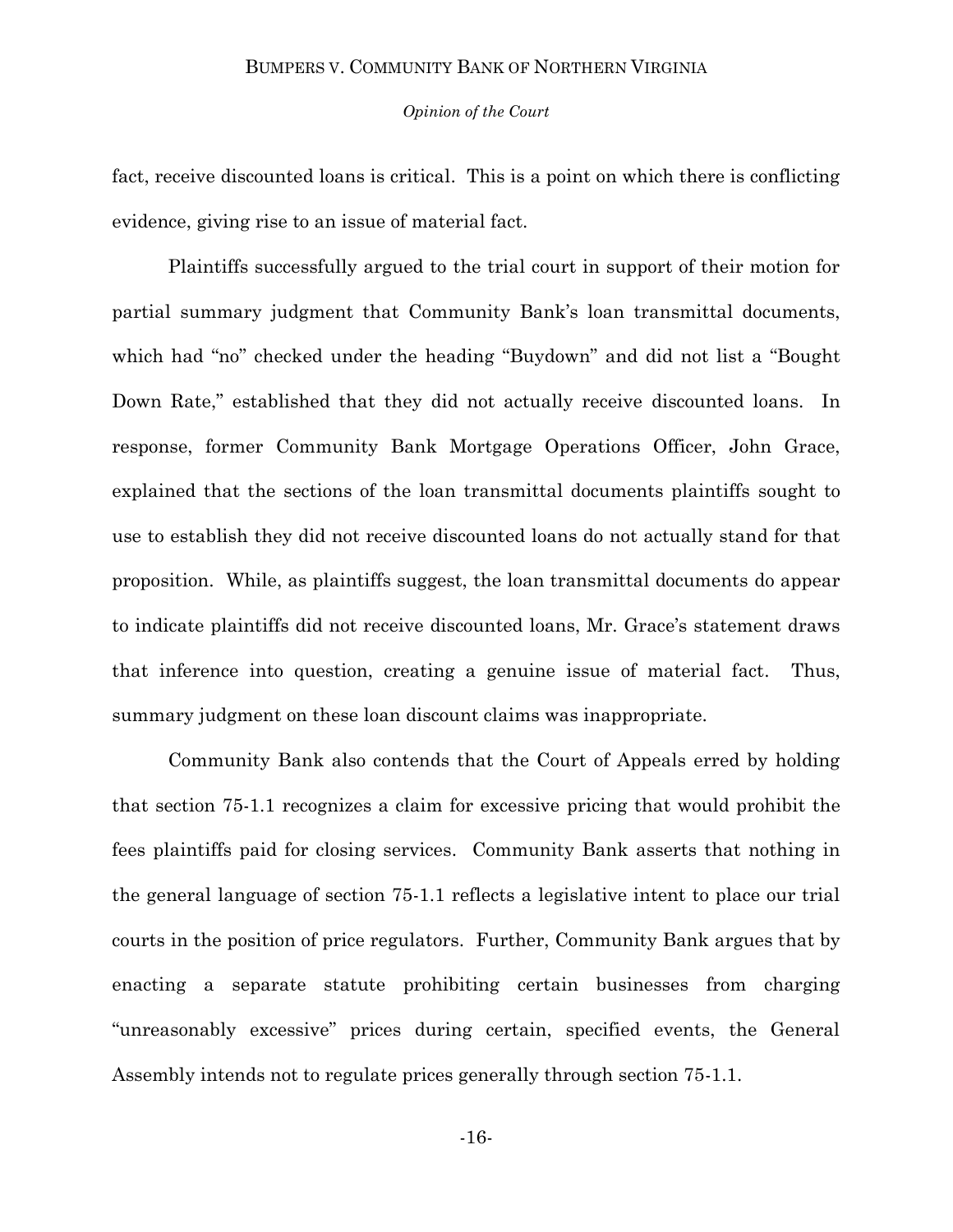#### *Opinion of the Court*

As we have observed, section 75-1.1 prohibits certain "unfair or deceptive" conduct. N.C.G.S. § 75-1.1. This Court has previously explained these terms. *E.g.*, *Walker v. Fleetwood Homes of N.C., Inc.*, 362 N.C. 63, 72, 653 S.E.2d 393, 399  $(2007)$ . "A practice is unfair when it offends established public policy as well as when the practice is immoral, unethical, oppressive, unscrupulous, or substantially injurious to consumers," and a "practice is deceptive if it has the capacity or tendency to deceive." *Id.* (citation and quotation marks omitted). Plaintiffs contend that charging closing fees roughly three times as high as the upper end of a range they find to be reasonable satisfies the "unfair or deceptive" requirement of a claim under section 75-1.1.

In most cases, there is nothing unfair or deceptive about freely entering a transaction on the open market. Indeed, in condemnation proceedings our legislature actually deems the "fair market value" of real property to be a just measurement of its value when compensating a property owner for its taking. N.C.G.S. § 136-112(2) (2011). The term market value has been defined as the actual sale price "by a seller willing but not obliged to sell, to a buyer willing but not obligated to buy.‖ *N.C. State Highway Comm'n v. Helderman*, 285 N.C. 645, 654, 207 S.E.2d 720, 727 (1974) (citation and quotation marks omitted); *see also* 24 Samuel Williston & Richard A. Lord, *A Treatise on the Law of Contracts* § 64:4, at 50 (4th ed. 2002). As a result, when transacting parties willingly and honestly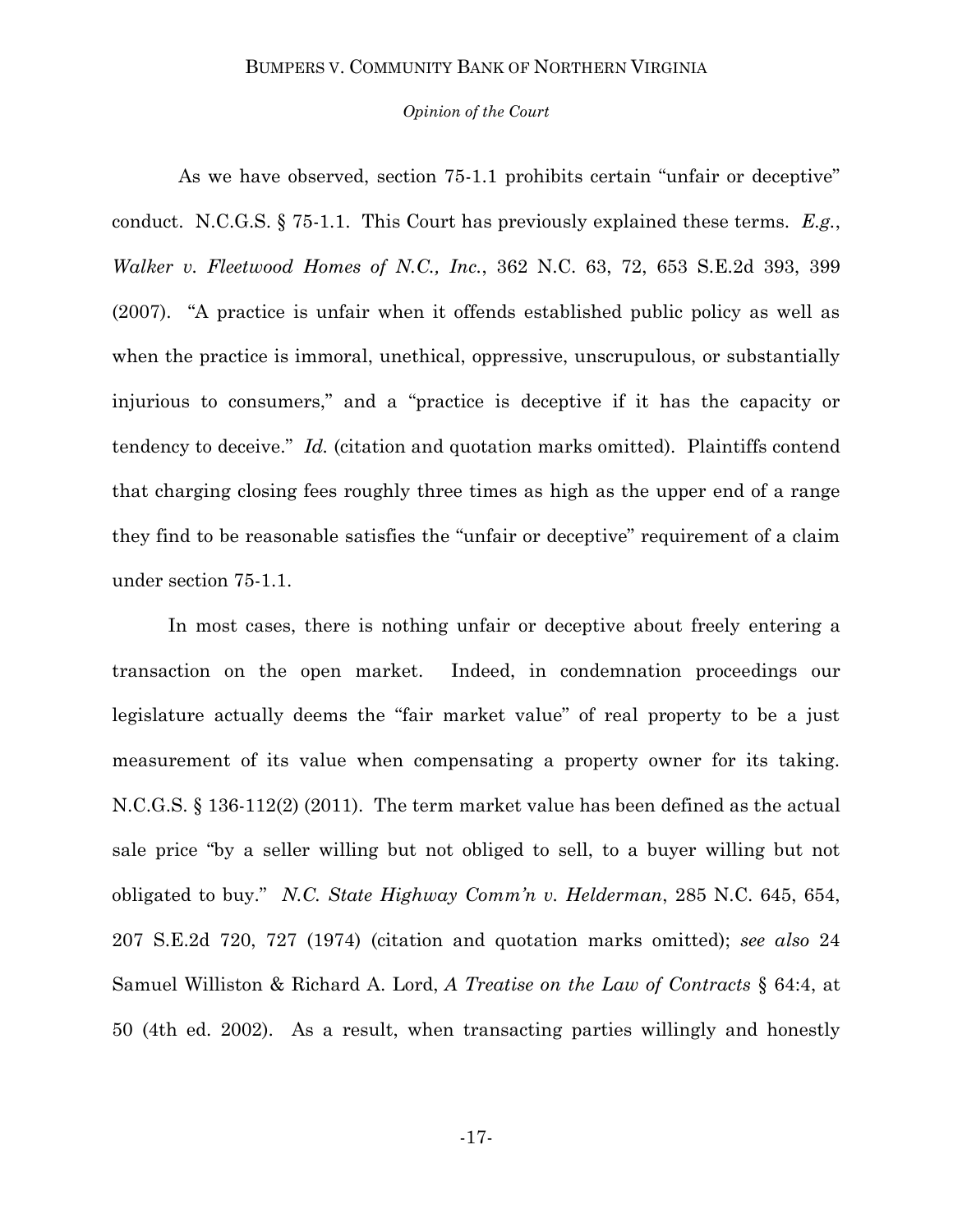#### *Opinion of the Court*

negotiate a transaction, generally the transaction is not said to be unfair or deceptive.

Our legislature has created an exception to this prevailing rule in section 75- 38 of our General Statutes. In that section the General Assembly made it illegal and a violation of section 75-1.1 to engage in price gouging during an emergency or during an abnormal market disruption. N.C.G.S. § 75-38 (2011). When such an event occurs individuals may not "sell or rent or offer to sell or rent any goods or services which are consumed or used as a direct result of an emergency or which are consumed or used to preserve, protect, or sustain life, health, safety, or economic well-being of persons or their property with the knowledge and intent to charge a price that is unreasonably excessive under the circumstances.‖ *Id.* § 75-38(a). The legislature listed several factors that must be considered in determining "whether a price is unreasonably excessive," including whether the "price charged by the seller is attributable to additional costs imposed by the seller's supplier or other costs of providing the good or service during the triggering event.<sup>"</sup> *Id.*  $\S$  75-38(a)(1). This section's prohibition on "unreasonably excessive" prices expires at the end of the "triggering event." *Id.*  $\S$  75-38(c), (d). As a result, it seems our General Assembly has determined that when a buyer is under an extraordinary need on account of health, safety, or similar circumstances following an abnormal event, prices may become unlawfully excessive.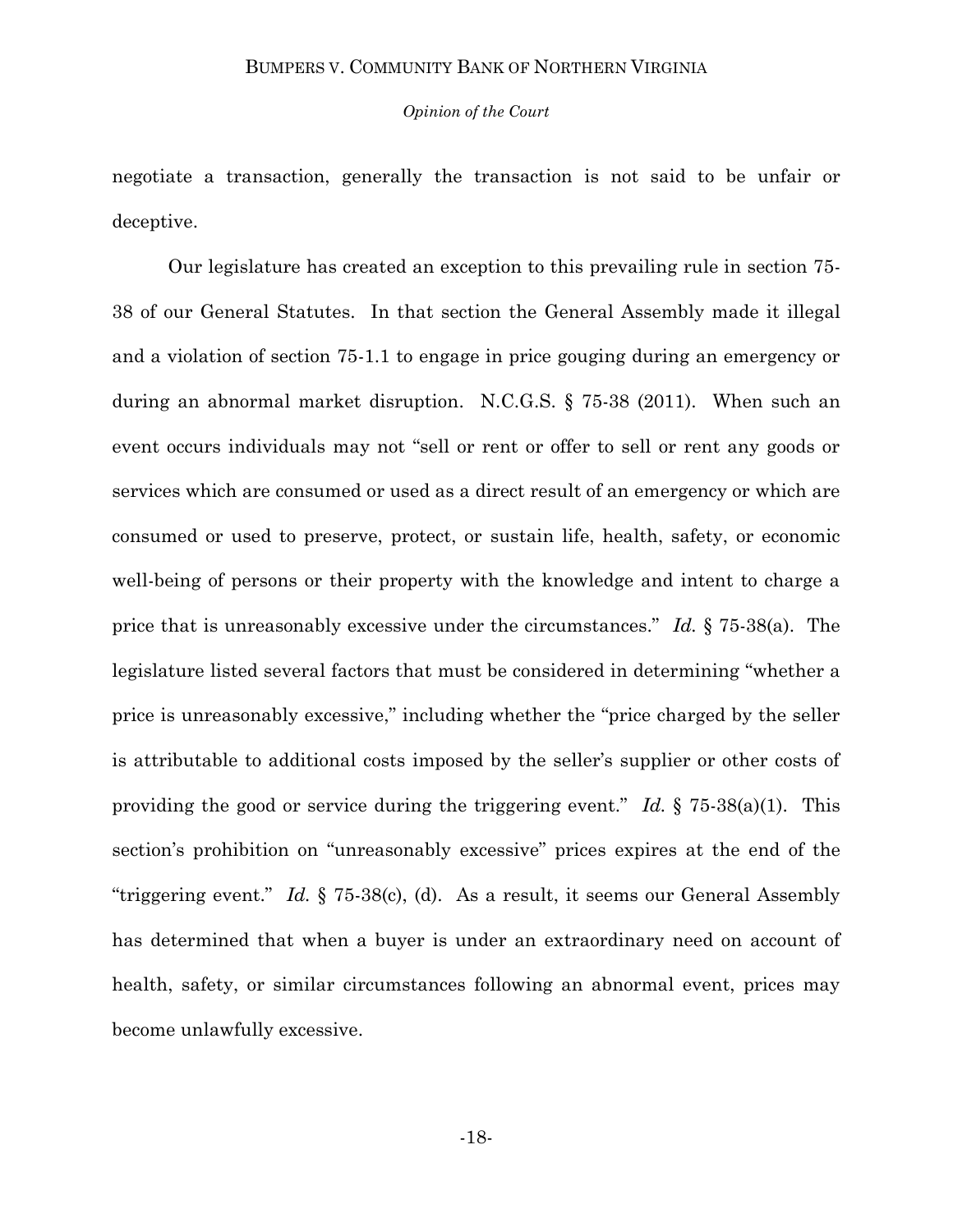#### *Opinion of the Court*

While there may be circumstances other than those described in section 75-38 when an unreasonably excessive price would constitute a violation of section 75-1.1, such circumstances are not present in this case. Plaintiffs entered into their loan transactions freely and without any compulsion. Bumpers obtained his loan to improve his financial condition, using its proceeds to retire existing debt with a higher interest rate and presumably to increase the value of another asset. Bumpers was informed and was aware that other closing agents existed and that those other agents might charge lower fees to close his loan from Community Bank. Nonetheless, Bumpers elected to close the transaction using Title America, LLC. Elliott was similarly aware of other lending and closing options and declined to use them. More to the point, while the record does indicate that the closing fees plaintiffs paid were higher than those charged by attorneys performing similar services at the time, the fees paid are not so high as to run afoul of section 75-1.1. Accordingly, it was error for the Court of Appeals to recognize these claims for excessive pricing.

The Superior Court, Wake County, improperly entered summary judgment for plaintiffs on their loan discount claims and their excessive pricing claims. The Court of Appeals erroneously affirmed the entry of summary judgment on plaintiffs' loan discount claims and, as a result, incorrectly remanded plaintiffs' excessive pricing claims after finding an issue of material fact. Because genuine issues of material fact exist in regards to plaintiffs' loan discount claims, and plaintiffs'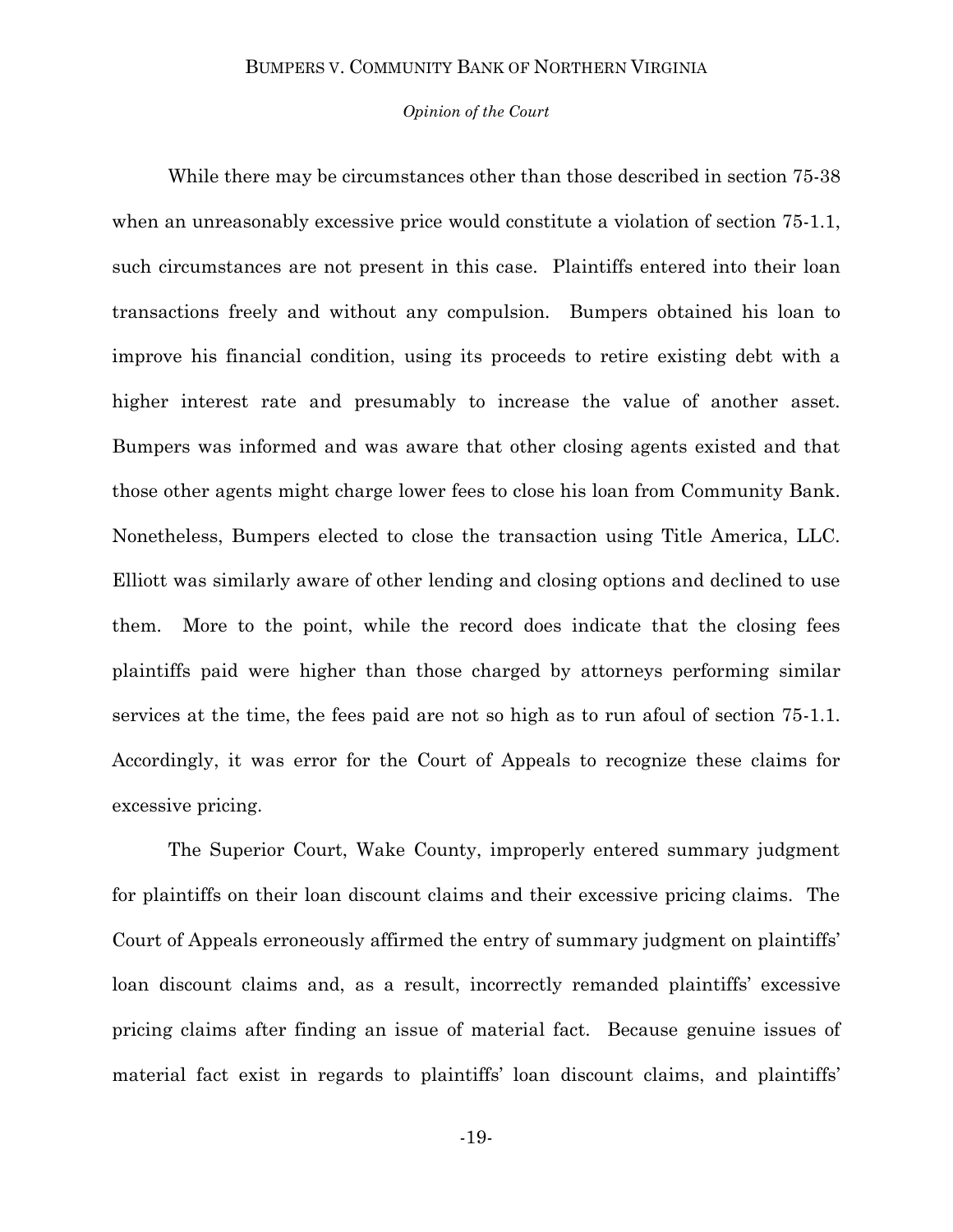*Opinion of the Court*

excessive pricing claims are not recognized by section 75-1.1, we reverse the decision of the Court of Appeals and remand this case to that court for further remand to the trial court for additional proceedings consistent with this opinion.

REVERSED AND REMANDED.

Justice HUDSON dissenting.

Because my review of the record persuades me that the trial court properly granted plaintiffs' motion for summary judgment on their claims regarding the loan discount fee, and because I conclude plaintiffs have sufficiently pleaded a claim for excessive pricing under N.C.G.S. § 75-1.1, I respectfully dissent.

The Court of Appeals held that summary judgment for plaintiffs was appropriate on their claims that they were wrongly charged a loan discount fee. Although the majority here concludes that genuine issues of material fact remain, I disagree. On this issue the record reveals that plaintiffs did not receive a discounted interest rate despite being charged a loan discount fee. On the Form 1008, a standard form created by Fannie Mae, the "no" block is checked in the "bought-down rate" box. In addition, the interest rate for which plaintiffs qualified was the interest rate they received; no further rate reduction is noted on the Form 1008 or elsewhere; the "qualifying rate" stated is the rate they ultimately received; and in addition to the "no" block being checked for the "bought-down rate," the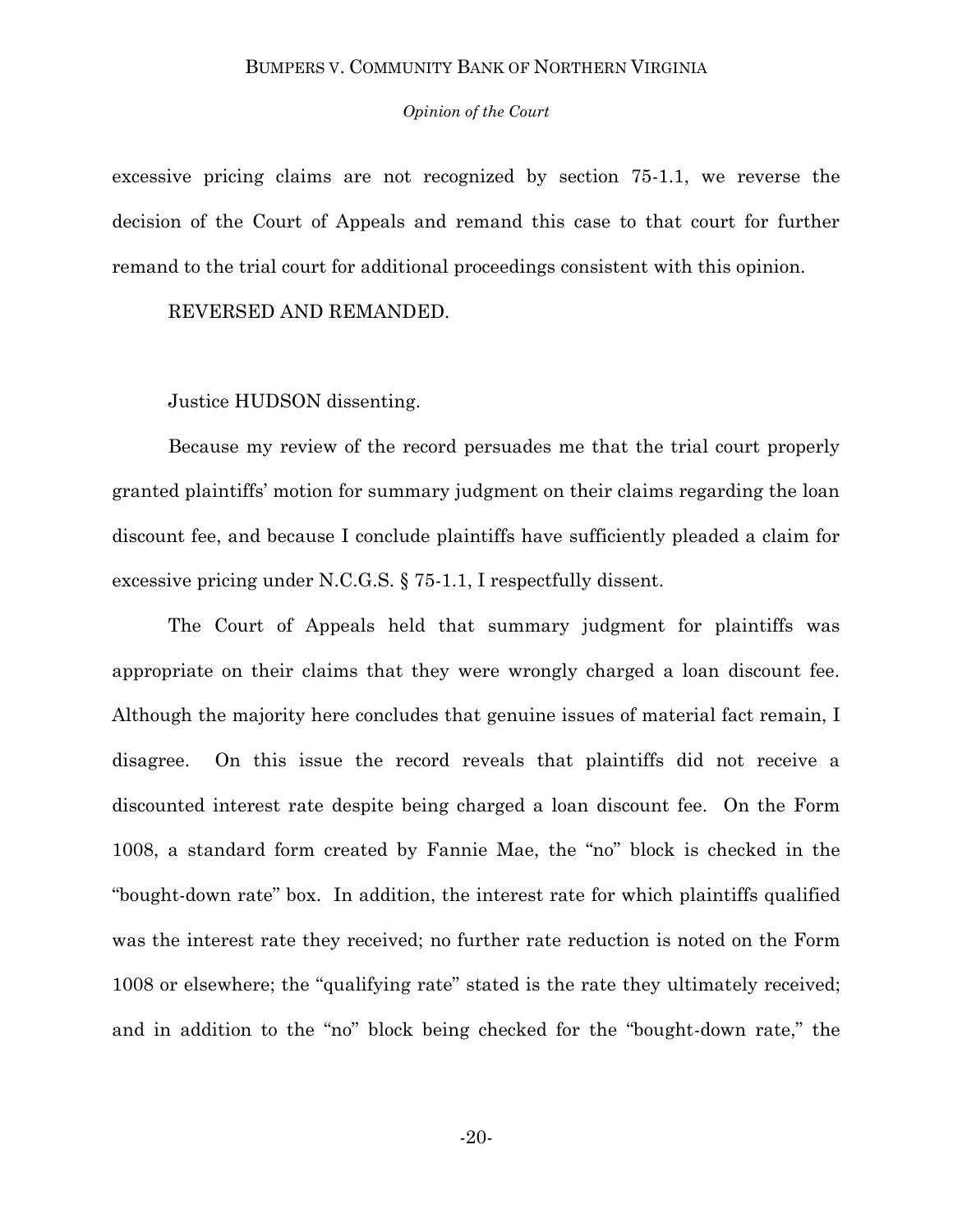*HUDSON, J., dissenting*

space to show a "bought-down rate" was left blank. No evidence to the contrary has been produced.

Defendant and the majority cite to evidence they contend shows otherwise. For example, defendant offers the affidavit of John Grace in an attempt to contradict plaintiffs' interpretation of the Form 1008; however, the affidavit does not actually contradict the form. At no point does Mr. Grace say that plaintiffs actually received a discounted rate; instead, he attempts to explain that the ―bought-down rate‖ space on the form refers to a temporary rate reduction, not a permanent one. Further, in deposition testimony in a different but similar case, Mr. Grace testified that a "loan discount fee" is the same thing as a "loan origination fee.‖ Despite this testimony and defendant's claims that the two terms are "often related loan terms," HUD has clearly defined the two terms as having very different meanings. U.S. Dep't of Hous. & Urban Dev., Office of Hous. – Fed. Hous. Admin., *Buying Your Home: Settlement Costs and Helpful Information* (June 1997). According to HUD, a "loan origination fee" is a fee that "covers the lender's administrative costs in processing the loan." *Id.* § III.A. ("Specific Settlement Costs"). A "loan discount fee" is a "one-time charge imposed by the lender or broker to lower the rate at which the lender or broker would otherwise offer the loan to you." *Id.* Moreover, as the majority points out in footnotes 1 and 3, plaintiffs each paid two separate amounts, \$2,062.63 and \$1,280.25, respectively, by plaintiff Bumpers, and \$2,800.00 and \$1,400.00, respectively, by plaintiff Elliot. Neither of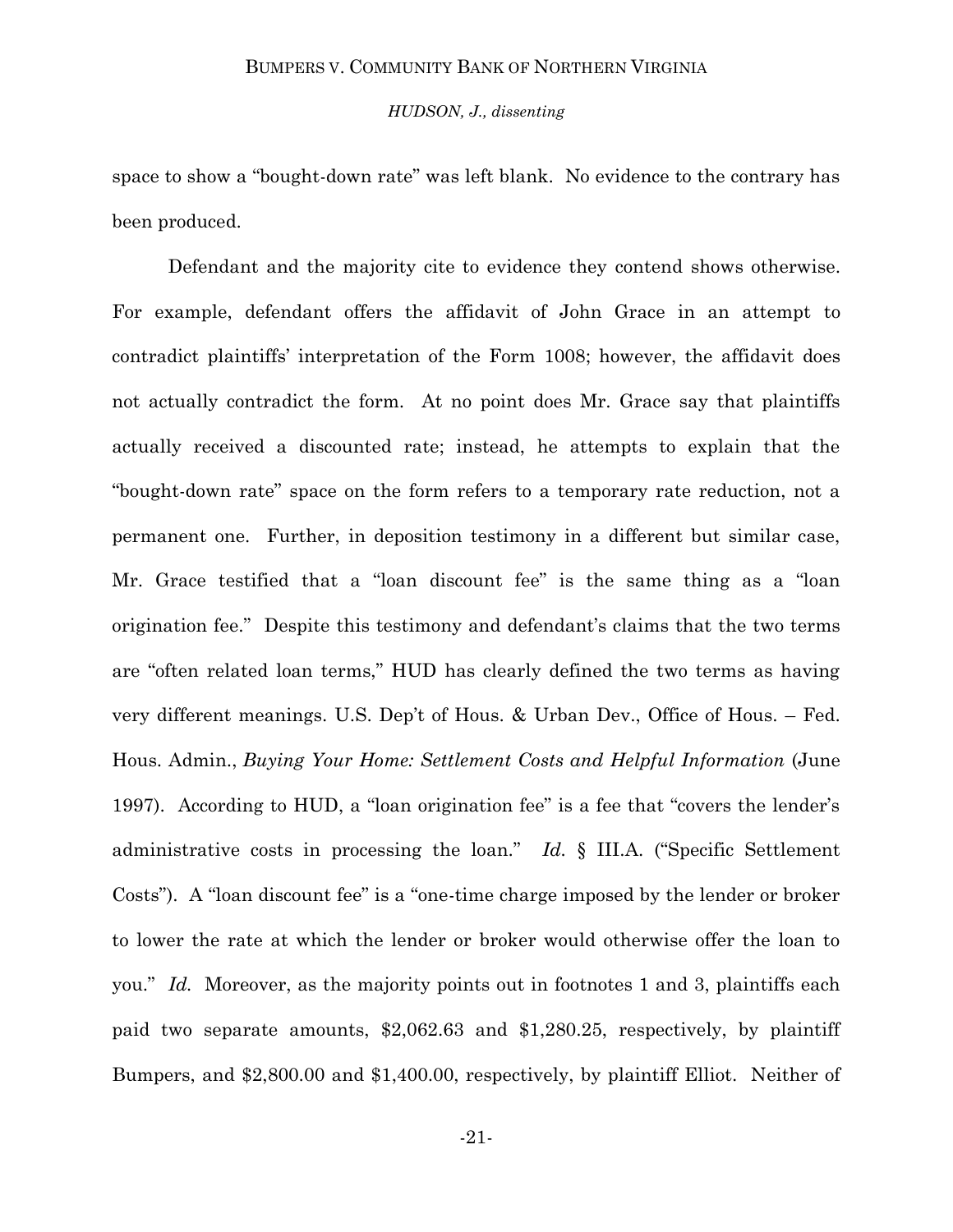#### *HUDSON, J., dissenting*

these attempts to contradict plaintiffs' evidence creates a genuine issue of material fact regarding whether plaintiffs were charged for a discount rate they did not receive. I disagree that the statements by defendant's employee "draw [the] inference into question" about the rate plaintiffs actually paid because Mr. Grace's testimony and affidavit do not appear to address that point at all. I would therefore hold that the trial court was correct in granting summary judgment for plaintiffs on their claim regarding the loan discount fee.

Further, I would not hold that actual reliance is a necessary element of plaintiffs' Section 75-1.1 claims that are based on systematic overcharging rather than misrepresentation.7 First, the plain language of the statute does not require reliance. Section  $75-1.1(a)$  simply states: "Unfair methods of competition in or affecting commerce, and unfair or deceptive acts or practices in or affecting commerce, are declared unlawful." N.C.G.S.  $\S$  75-1.1(a) (2011). Section 75-16, which gives force to Section 75-1.1, also contains no actual reliance language; it provides a right of action to anyone who is "injured." *Id.* § 75-16 (2011).

 $\overline{a}$ 

<sup>7</sup> Plaintiffs' Second Claim for Relief states in pertinent part:

<sup>23.</sup> The various fees charged to the named plaintiffs, and to members of the plaintiff class, are duplicative in that (among other things) the origination fee, the application fee, the underwriting fee, the processing fee, the closing fee and the document review fee are separate fees charged for overlapping functions and/or for the same function. Such fees are neither necessary nor reasonable charges, and violate applicable law limiting fees, G.S. 53-238 and G.S. 75-1.1.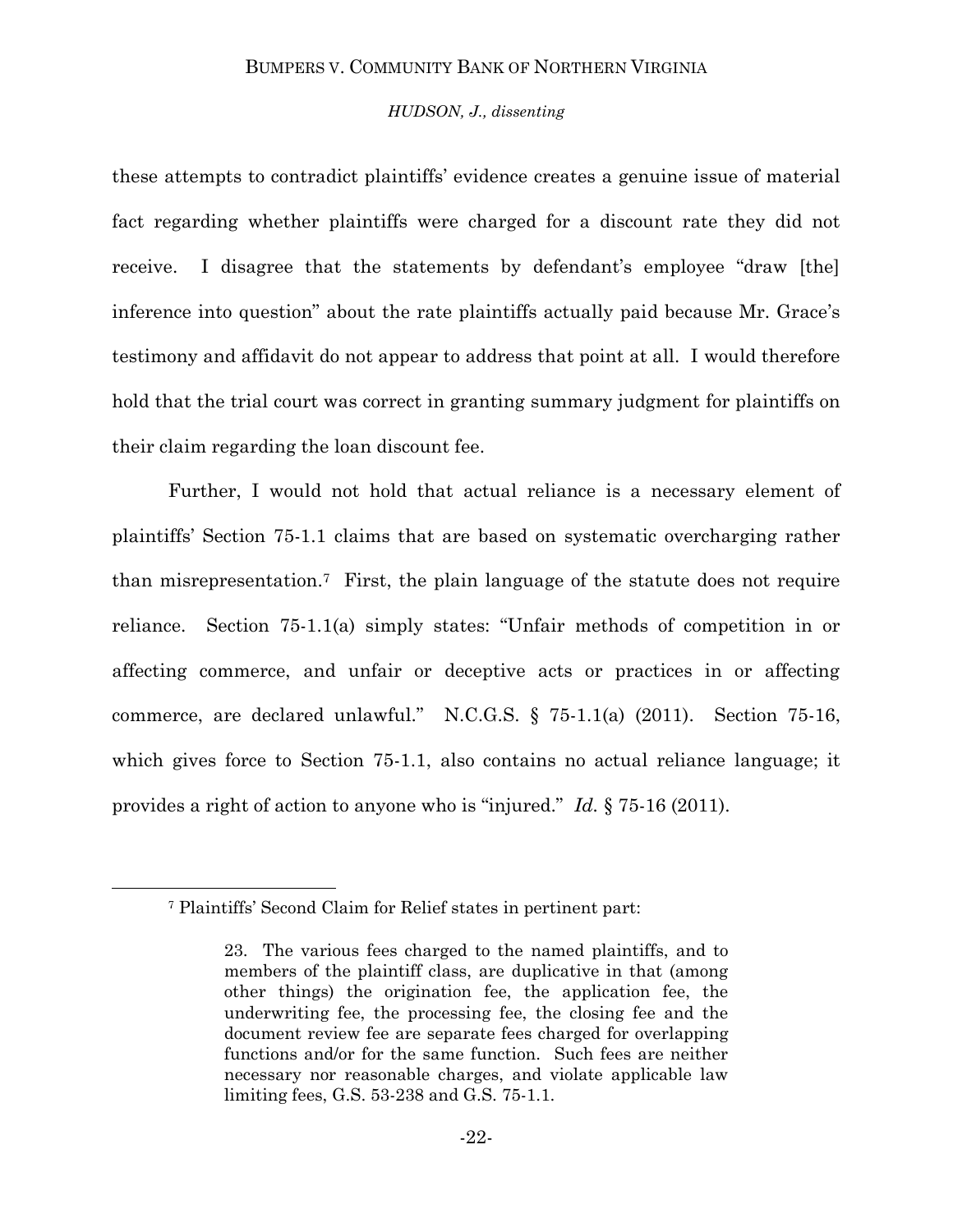#### *HUDSON, J., dissenting*

Second, I agree with the Court of Appeals that this case is factually similar to *Sampson-Bladen Oil Co. v. Walters*, 86 N.C. App. 173, 356 S.E.2d 805 (1987). There the Court of Appeals held that it was an unfair trade practice for an oil company to charge its customers for oil they were not receiving. *Id.* at 177, 356 S.E.2d at 808- 09. Here, contrary to what the majority asserts, the same thing has happened: defendant charged for a product that plaintiffs did not receive.

I also disagree with the majority that summary judgment was appropriate for defendant on plaintiffs' N.C.G.S. § 75-1.1 claim based on excessive pricing. I would hold that plaintiffs have articulated such a claim and would remand to the trial court for further proceedings because genuine questions of material fact remain.

Section  $75-1.1(a)$  states: "Unfair methods of competition in or affecting commerce, and unfair or deceptive acts or practices in or affecting commerce, are declared unlawful." As this Court has previously noted, the legislature's statement of purpose when it enacted the statute was

> ―to declare, and to provide civil legal means to maintain, ethical standards of dealings between persons engaged in business and between persons engaged in business and the consuming public within this State to the end that good faith and fair dealings between buyers and sellers at all level[s] of commerce be had in this State."

*Bhatti v. Buckland*, 328 N.C. 240, 245, 400 S.E.2d 440, 443 (1991) (alteration in original) (quoting *Threatt v. Hiers*, 76 N.C. App. 521, 522, 333 S.E.2d 772, 773 (1985), *disc. rev. denied*, 315 N.C. 397, 338 S.E.2d 887 (1986)). Further, section 75-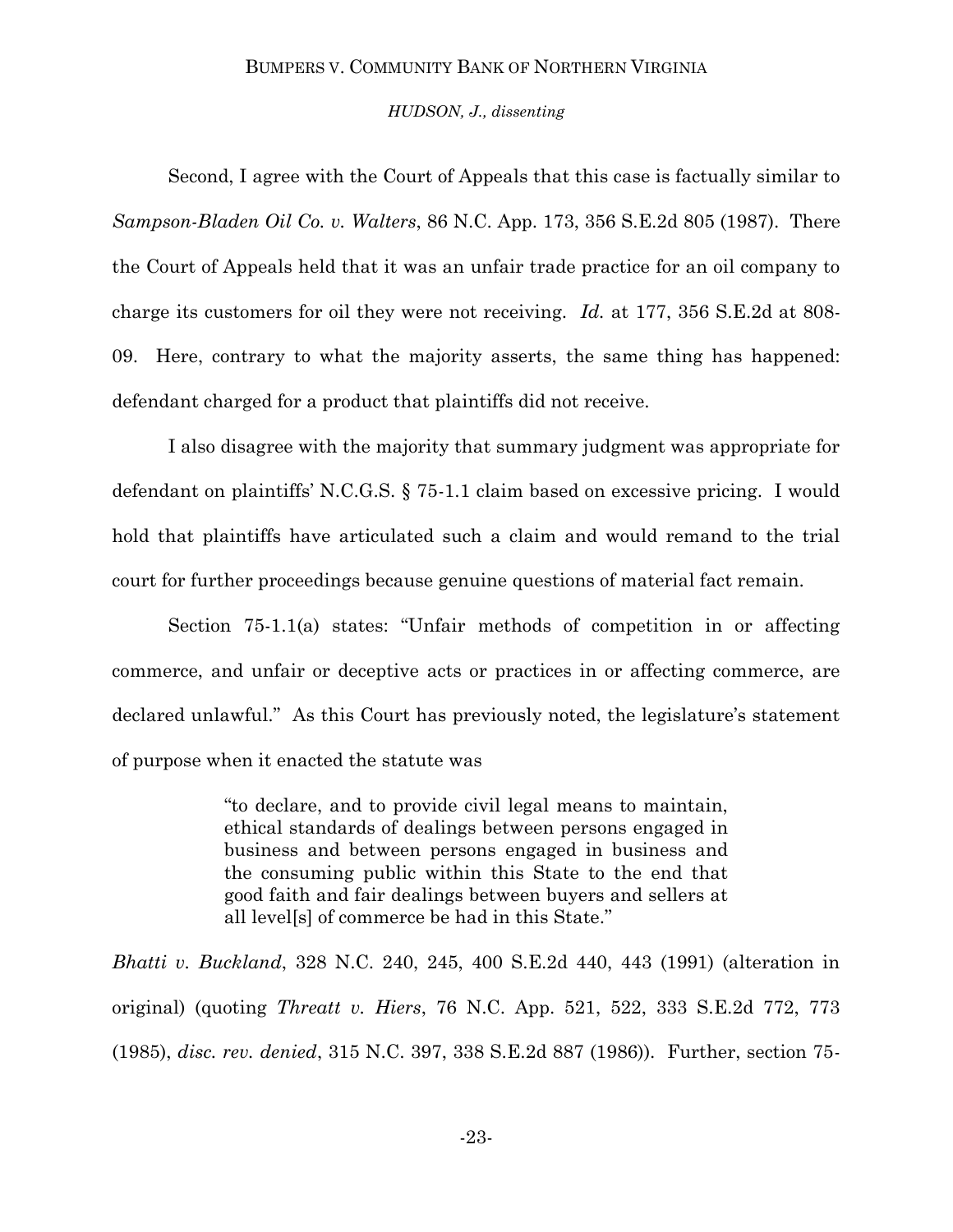#### *HUDSON, J., dissenting*

16, which establishes a civil cause of action for violations of section 75-1.1, was enacted "to create a new, private cause of action for aggrieved consumers since traditional common law remedies were often deficient." *Winston Realty Co. v. G.H.G., Inc.*, 314 N.C. 90, 95, 331 S.E.2d 677, 680 (1985) (citations omitted). These are broad statutes meant to protect consumers from a wide range of unfair trade practices. There is nothing in these provisions to suggest that excessive pricing cannot give rise to a cause of action under the statute.

While the majority ultimately holds that excessive pricing could constitute a violation of section 75-1.1, I write to highlight that the language of N.C.G.S. § 75-38 does not prohibit a claim for excessive pricing in circumstances other than those articulated in that portion of N.C.G.S. Chapter 75. Defendant argues that by enacting a statute that allows claims for excessive pricing in limited circumstances, such as a state of emergency, the legislature clearly did not intend to allow claims for excessive pricing in circumstances not named by the statute. However, I do not find this reasoning persuasive. Section 75-38 indicates a desire to tightly regulate emergency market situations but there is nothing in the statute to suggest that other market situations cannot be similarly regulated in addition. The mortgage industry is one such "other" market, and our legislature has already enacted several statutes to regulate it. For example, N.C.G.S.  $\S$  24-8(d) prohibits "unreasonable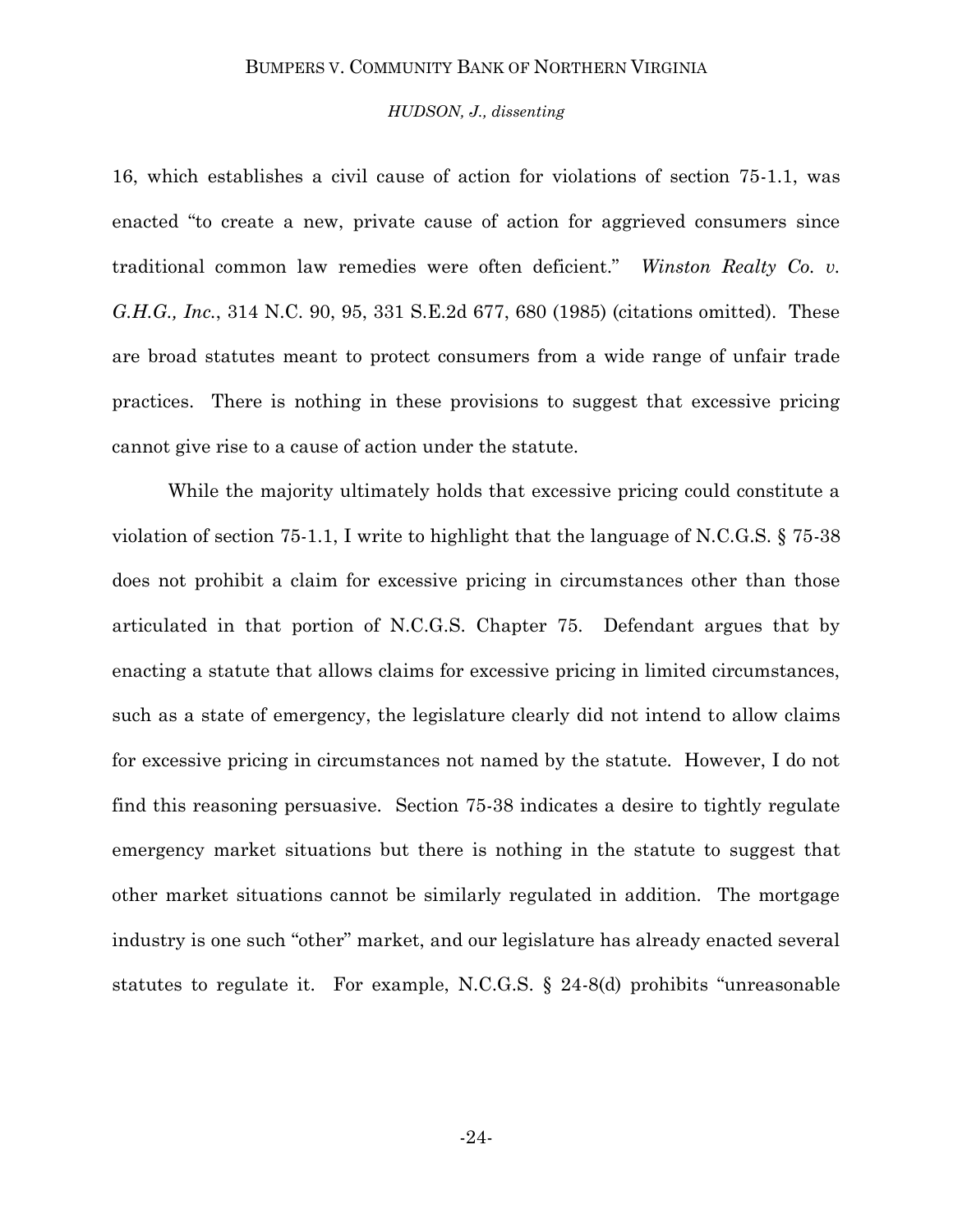### *HUDSON, J., dissenting*

compensation" when setting the amount of mortgage brokers' fees.<sup>8</sup> Buying a home is a traditionally important transaction and, given the recent mortgage lending crisis, it is not unreasonable for state legislatures to want to ensure fair practices among lenders.

I am also not convinced that allowing claims for excessive pricing would force trial courts to set price ceilings or lead to the creation of judicially unmanageable standards, as argued by defendant. As stated above, section 75-38 allows claims for excessive pricing under certain circumstances, and while that statute does give some guidance on how pricing is determined to be excessive, it leaves the ultimate decision to the discretion of the trial court. If the legislature placed that decision in the hands of a trial court in some circumstances, I see no reason the trial court could not make a similar determination in other circumstances.

I would also note that this Court need not hold that excessive pricing can support a claim under Section 75-1.1 for all types of consumer transactions. Each market is different and practices vary across markets. Recognizing this, this Court has observed that "[w]hether a trade practice is unfair or deceptive usually depends upon the facts of each case and the impact the practice has in the marketplace." *Marshall v. Miller*, 302 N.C. 539, 548, 276 S.E.2d 397, 403 (1981) (citation omitted). In this case we must simply consider whether the actual fees charged by defendant

l

<sup>8</sup> While plaintiffs have relinquished any claims under section 24-8, I do not believe we are barred from considering how that statute informs our reading of section 75-1.1 claims.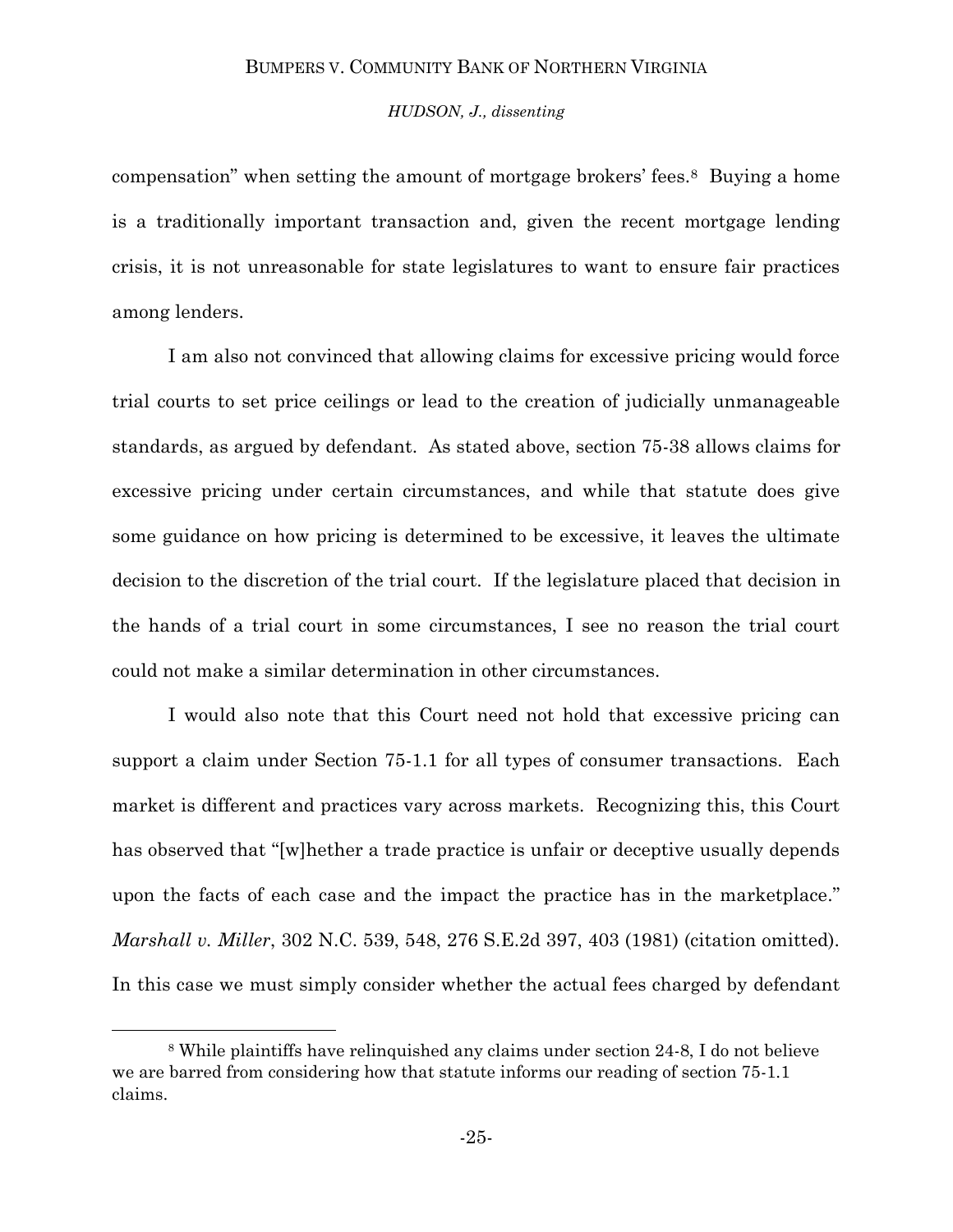#### *HUDSON, J., dissenting*

constitute an unfair or deceptive trade practice. Here, given the broad language of section 75-1.1 and the legislature's existing regulation of the mortgage lending industry, I would hold that plaintiffs' claims for excessive pricing should be allowed to proceed.

However, as a result of Nancy Guyton's affidavit and testimony, genuine issues of material fact remain regarding whether defendant's fees were excessive. While Ms. Guyton's affidavit states that the fees charged to plaintiffs (amounts of  $$1,180.00$  and  $$1,145.00$ ) were "substantially in excess of a reasonable fee and were substantially in excess of what would have been charged for closing services for such loans by North Carolina attorneys" and placed the maximum customary cost for the services provided here at not exceeding four hundred dollars, Ms. Guyton stated in her deposition that given the hours spent on a closing and the normal rate for attorney time, a typical residential closing cost would have been between eight hundred and fifty dollars to fifteen hundred dollars. She did not discuss reasonable fees for closings performed by non-attorneys. Given this omission, I would hold that genuine issues of material fact remain regarding whether defendant overcharged for its closing fee and would remand accordingly.

For the reasons stated above, I respectfully dissent.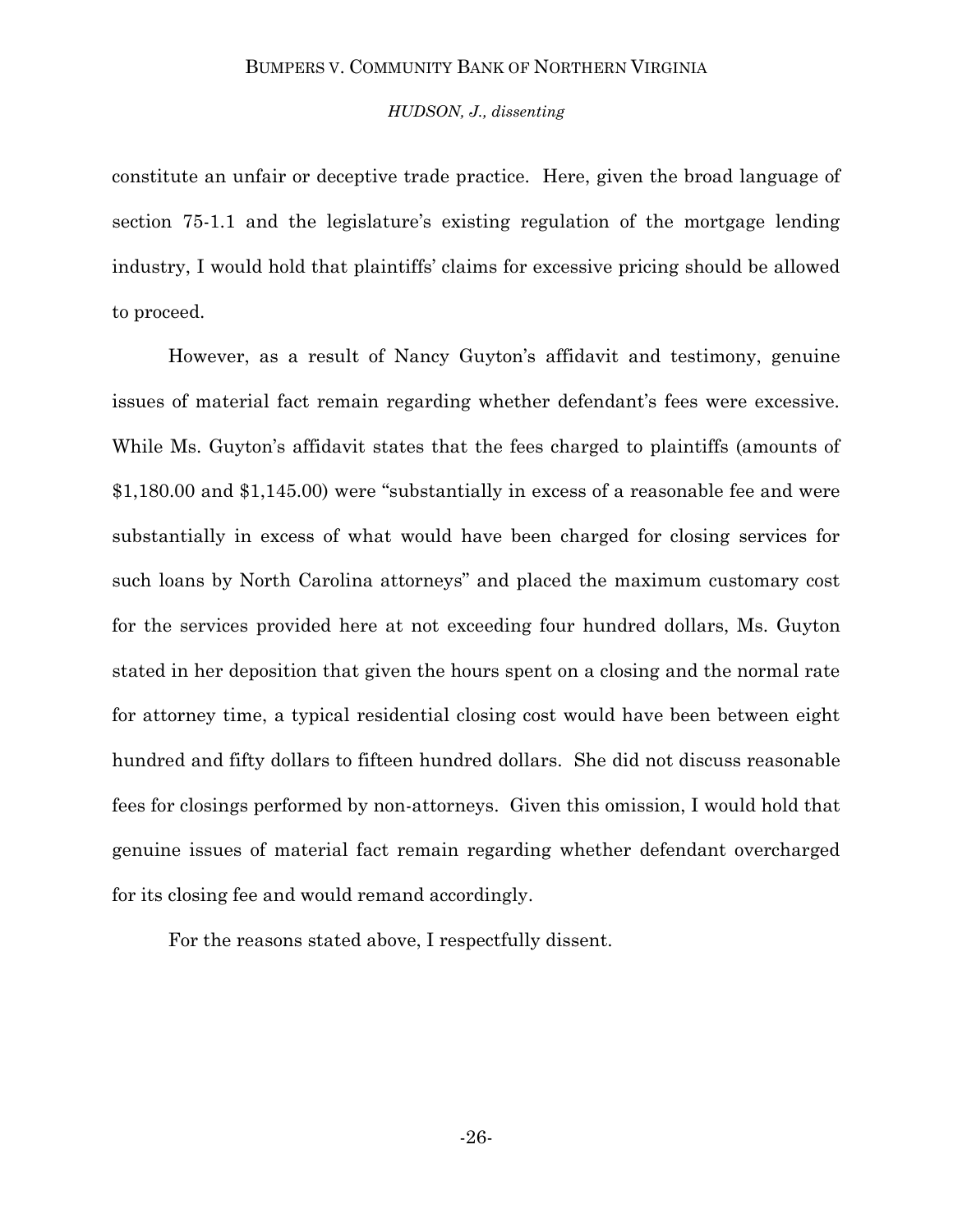*BEASLEY, J., dissenting*

Justice BEASLEY dissenting.

When the undisputed facts demonstrate that defendant bank charged plaintiffs for a service not actually provided, plaintiffs are entitled to summary judgment on their unfair and deceptive practice claim. Because the majority mischaracterizes the basis for plaintiffs' claim to be a misrepresentation and concludes that summary judgment was improperly granted for plaintiffs, I respectfully dissent.

This case involves several issues: (1) whether proof of actual reliance is required to recover; (2) whether there is a genuine issue of material fact regarding whether plaintiffs received discounted loans; (3) whether summary judgment was properly granted to plaintiffs on their unfair and deceptive practice claim as to the loan fees; and (4) whether summary judgment was properly granted to plaintiffs on their unfair and deceptive practice claim as to the closing fees. Each will be discussed in turn.

The standard of review for an order granting summary judgment is de novo. *Howerton v. Arai Helmet, Ltd.*, 358 N.C. 440, 470, 597 S.E.2d 674, 693 (2004) (citation omitted). ―Summary judgment is appropriate where ‗there is no genuine issue as to any material fact' and 'any party is entitled to a judgment as a matter of law.'"  $Id.$  (quoting N.C. R. Civ. P. 56(c)).

Section 75-1.1 of the North Carolina General Statutes declares "[u]nfair methods of competition in or affecting commerce, and unfair or deceptive acts or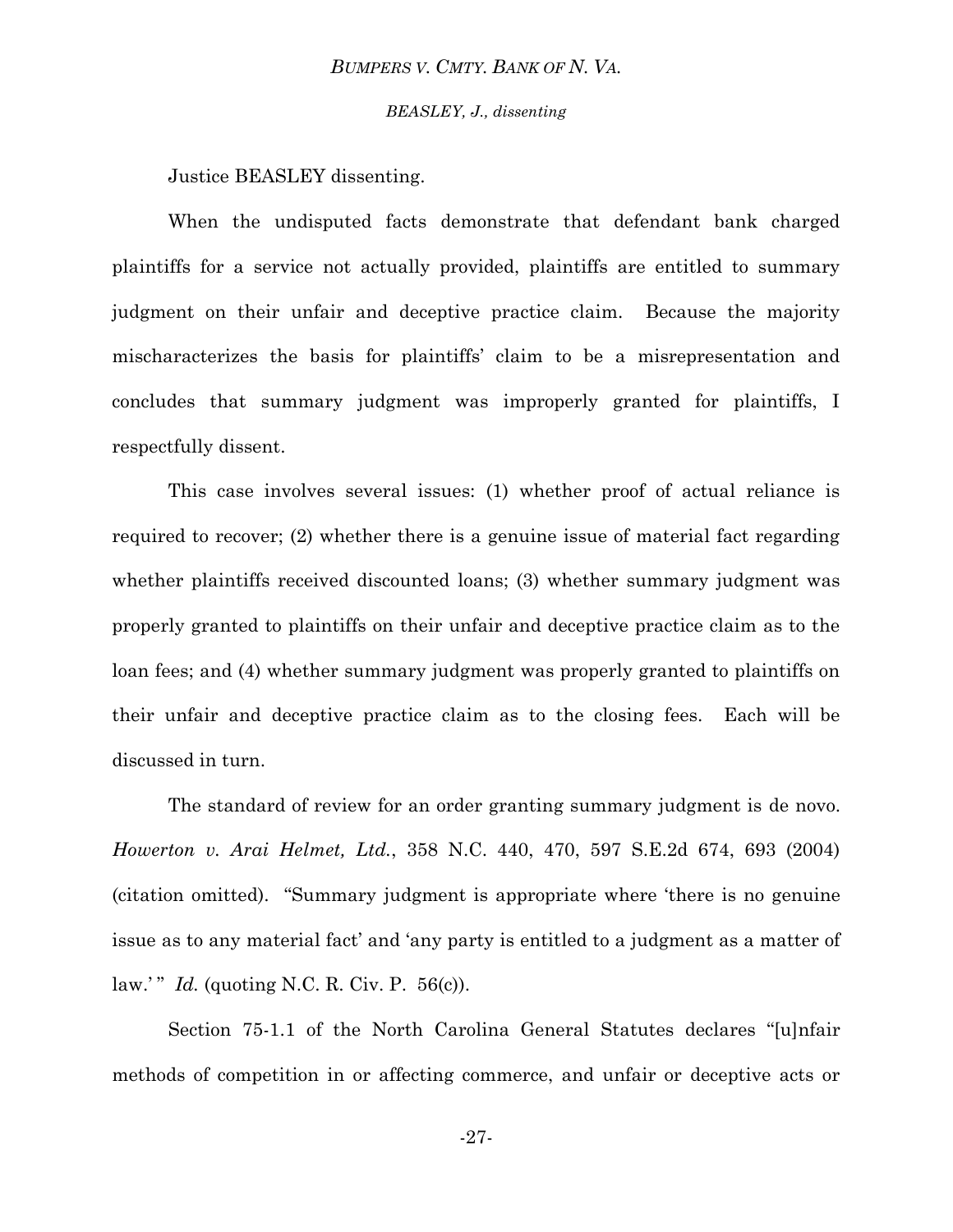#### *BEASLEY, J., dissenting*

practices in or affecting commerce" to be "unlawful." N.C.G.S.  $\S$  75-1.1(a) (2011). The General Assembly has defined "commerce" to mean "all business activities, however denominated, but . . . not include [ing] professional services rendered by a member of a learned profession." *Id.* § 75-1.1(b) (2011). This Court has established three elements that compose an unfair and deceptive practices claim:

> In order to establish a *prima facie* claim for unfair trade<sup>9</sup> practices, a plaintiff must show: (1) [the] defendant committed an unfair or deceptive act or practice, (2) the action in question was in or affecting commerce, and (3) the act proximately caused injury to the plaintiff. A practice is unfair if it is unethical or unscrupulous, and it is deceptive if it has a tendency to deceive.

*Dalton v. Camp*, 353 N.C. 647, 656, 548 S.E.2d 704, 711 (2001) (citations omitted).

The majority incorrectly characterizes plaintiffs' unfair and deceptive practice claim as one based on misrepresentation and thus incorrectly requires proof of actual reliance to recover under section 75-1.1. The Court of Appeals correctly concluded that plaintiffs' unfair and deceptive practice claim was based on overcharging and that plaintiffs need not prove actual reliance.

Because the majority's error begins with its characterization of the basis for plaintiffs' claim, I begin my analysis there. A claim for overcharging is actionable under section 75-1.1.

l

<sup>&</sup>lt;sup>9</sup> Although references to the acts proscribed by this statute as "trade practices" persist in our caselaw, the word "trade" was removed from the statute in 1977. *See* 1977 N.C. Sess. Laws ch. 747, § 1.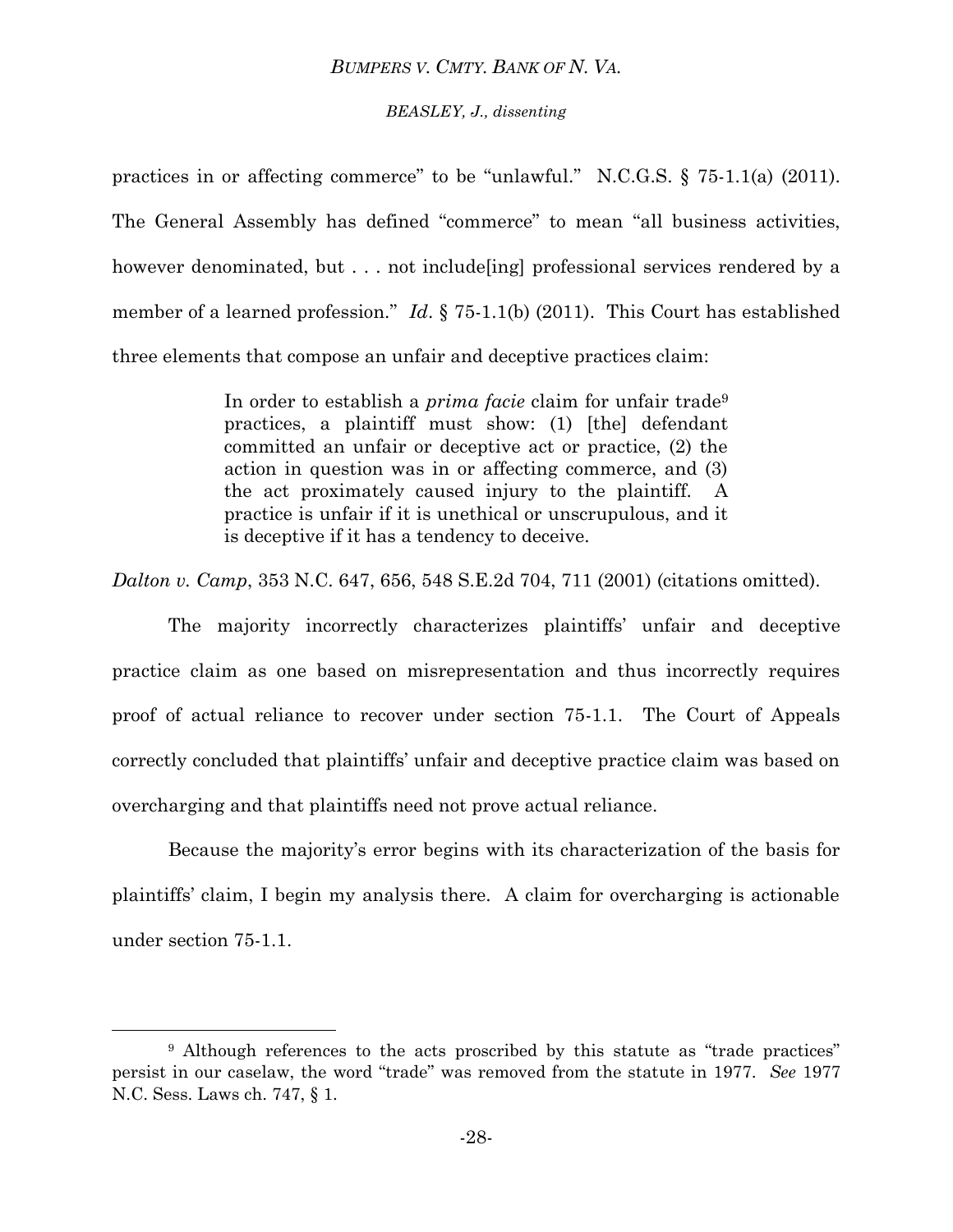## *BEASLEY, J., dissenting*

This is a claim for overcharging rather than excessive pricing. The majority does not definitively bar future plaintiffs from arguing that excessive pricing constitutes an unfair and deceptive practice, and correctly so. Claims for excessive pricing can prevail under certain circumstances. *See, e.g.*, N.C.G.S. § 14-344 (2011) (prohibiting the sale of admission tickets for more than face value, plus tax and a reasonable service fee); *Id*. § 75-38 (2011) (prohibiting price gouging in times of emergency); *Rite Color Chem. Co. v. Velvet Textile Co.*, 105 N.C. App. 14, 22, 411 S.E.2d 645, 650 (1992) (assuming without deciding that an unconscionable contract may provide a basis for an unfair and deceptive practice claim (citations omitted)). We have previously found that the purpose of section  $75-1.1$  is to "protect the consuming public.‖ *Skinner v. E.F. Hutton & Co., Inc.*, 314 N.C. 267, 275, 333 S.E.2d 236, 241 (1985) (citation and quotation marks omitted). The legislature may have found price gouging during times of emergency to be particularly distasteful, but nothing appears in section 75-1.1 to indicate that consumers should not be protected from excessive pricing.

Regardless of whether a party asserting excessive pricing, standing alone, can state a claim for an unfair and deceptive practice, charging for a good or service never received is an unfair and deceptive practice that is distinct from excessive pricing. *See Sampson-Bladen Oil Co. v. Walters*, 86 N.C. App. 173, 177, 356 S.E.2d 805, 808 ("I]t seems plain to us, and we so hold, that systematically overcharging a customer . . . is an unfair trade practice squarely within the purview of G.S. 75-1.1 .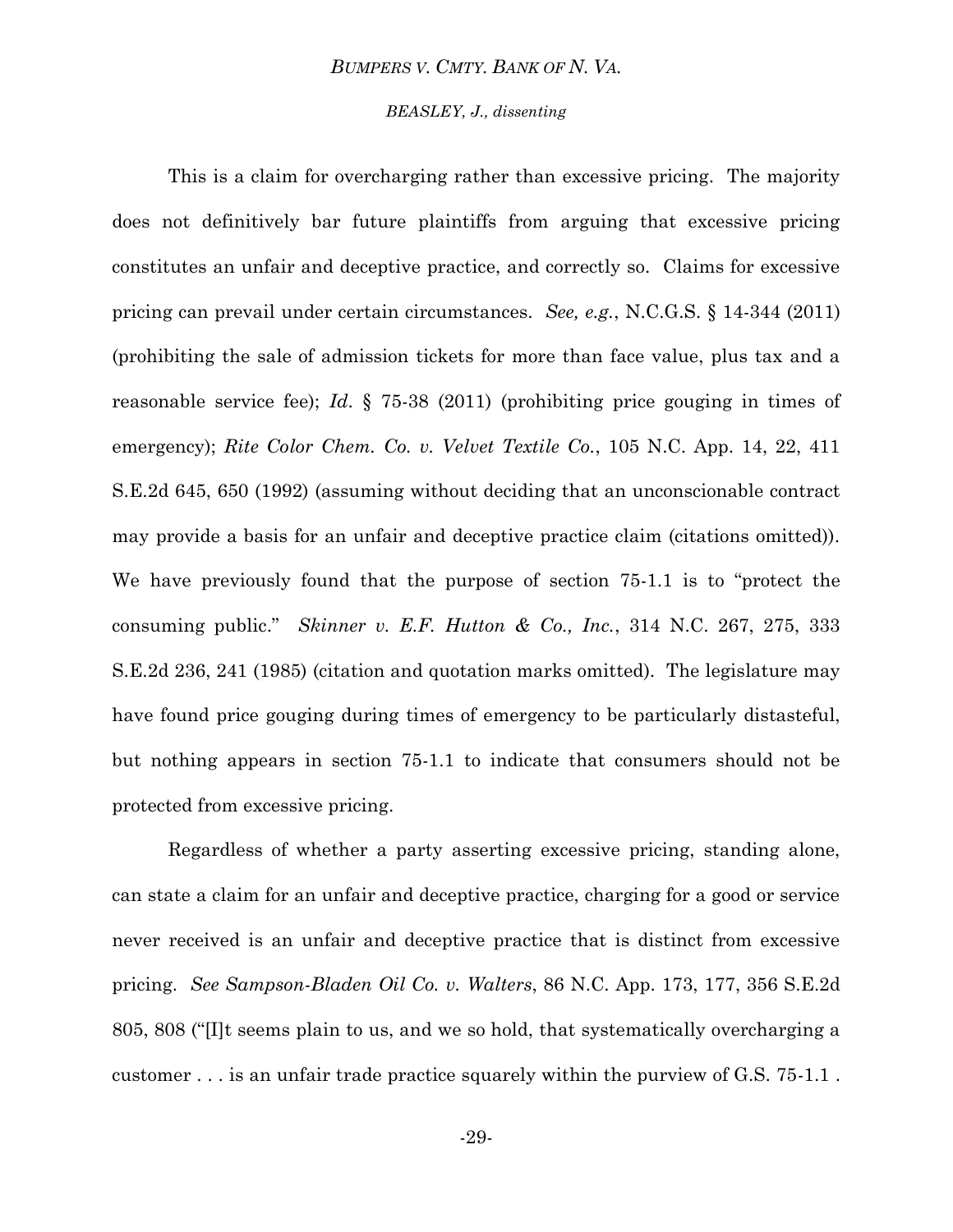#### *BEASLEY, J., dissenting*

. . ."), *disc. rev. denied*, 321 N.C. 121, 361 S.E.2d 597 (1987). In *Sampson-Bladen Oil*, the plaintiff charged the defendant over a two-year period for thousands of gallons of oil that the defendant did not actually receive. *Id.* at 174, 356 S.E.2d at 806-07. The court in *Sampson-Bladen Oil* stated its conclusion briefly; however, the Court of Appeals has since interpreted *Sampson-Bladen Oil* as concluding that false invoices showing the amount of goods used and amount of money owed have a tendency to deceive and therefore constitutes an unfair and deceptive practice. *Noble v. Hooters of Greenville (NC), LLC*, 199 N.C. App. 163, 169, 681 S.E.2d 448, 453 (2009), *disc. rev. dismissed*, 363 N.C. 806, 690 S.E.2d 706 (2010).

The rationale of *Sampson-Bladen Oil* is persuasive and its facts are similar to those in this case. Essentially, defendant bank falsified an invoice regarding the amount of money plaintiffs owed in that it charged plaintiffs a discounted loan fee when defendant bank did not provide discounted loans to plaintiffs. The plaintiffs' claim is not that the cost of their loans was too high in the aggregate, which would be a case of excessive pricing, or that they were told they would receive a discounted loan, which would be a case of misrepresentation; their claim is that they were charged a fee that they should not have been charged at all. There is no difference between charging a customer for oil he did not receive and charging a customer a fee for a service not rendered.

The majority's analysis rewrites the fact statement in *Sampson-Bladen Oil* to say that these plaintiffs, like the customer in *Sampson-Bladen*, base their claims on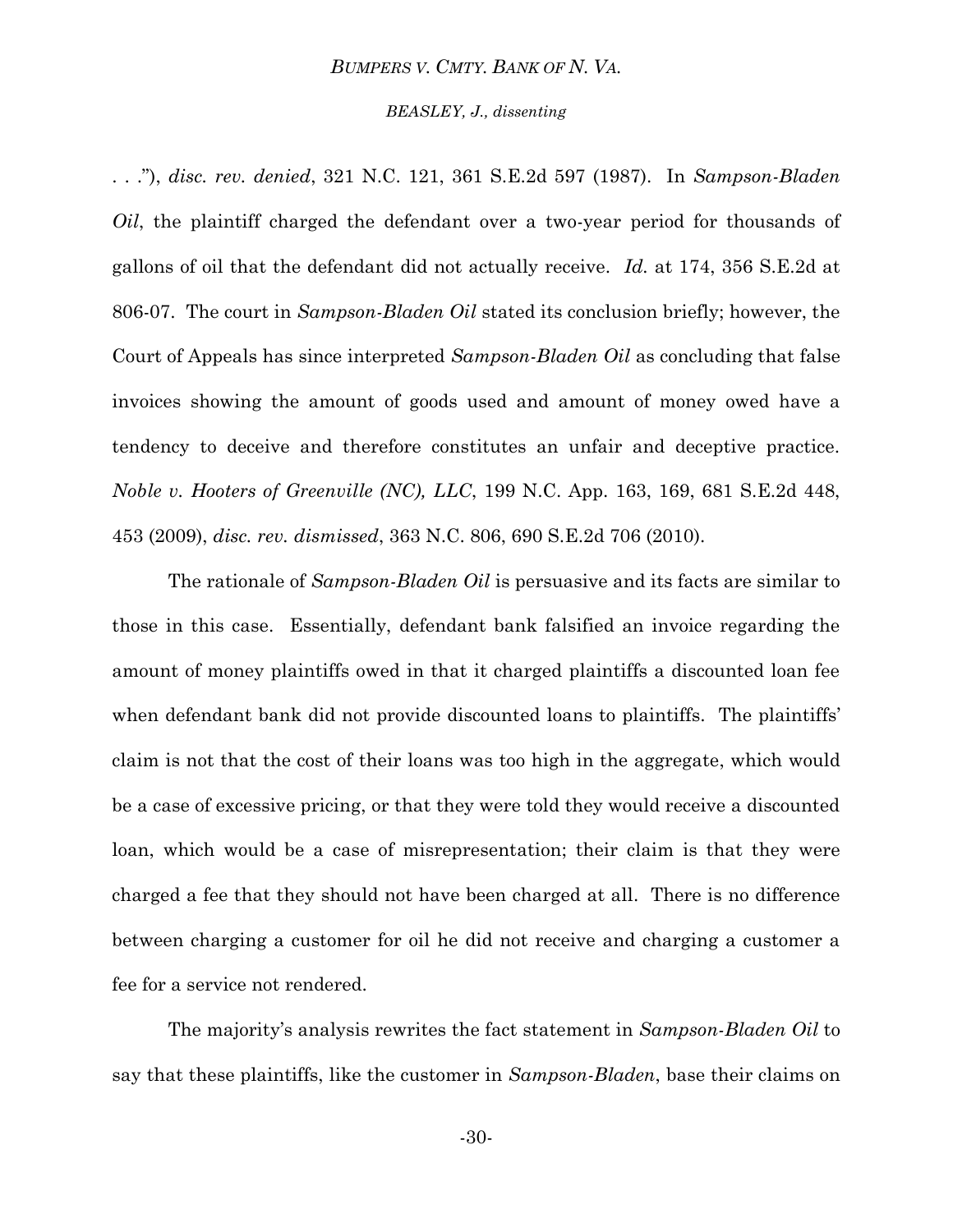#### *BEASLEY, J., dissenting*

a misrepresentation. The customer in *Sampson-Bladen* sought recovery on the basis of overcharging, not on the basis of a misrepresentation. The word ―overcharge,‖ or a variation thereof, is used eight times in the Court of Appeals' fact statement. *See Sampson-Bladen*, 86 N.C. App. at 173-75, 356 S.E.2d at 806-07. The term "misrepresentation" appears nowhere in the Court of Appeals' opinion.

Based on the majority's opinion and defendant's and plaintiffs' briefs, it appears that the terms "actual deception" and "actual reliance" are unclear. The majority incorrectly concludes that reliance is required to recover under section 75- 1.1. An overview of the history of the three elements required for an unfair and deceptive practice claim should clarify the distinction between actual deception and actual reliance.

We did not precisely define an unfair and deceptive practice claim as having three elements until 2000, after our decision in *Pearce v. American Defender Life Insurance Co.*, 316 N.C. 461, 343 S.E.2d 174 (1986). *See Gray v. N.C. Ins. Underwriting Ass'n*, 352 N.C. 61, 68, 529 S.E.2d 676, 681 (2000) (citing *[First Atl.](https://1.next.westlaw.com/Link/Document/FullText?findType=Y&serNum=1998224901&pubNum=711&originationContext=document&transitionType=DocumentItem&contextData=(sc.UserEnteredCitation)#co_pp_sp_711_63)  Mgmt. Corp. v. Dunlea Realty Co.*, 131 N.C. [App. 242, 252, 507 S.E.2d 56, 63 \(1998\),](https://1.next.westlaw.com/Link/Document/FullText?findType=Y&serNum=1998224901&pubNum=711&originationContext=document&transitionType=DocumentItem&contextData=(sc.UserEnteredCitation)#co_pp_sp_711_63) for the three-part test). Nonetheless, our language in *Pearce* clearly described the elements to which we were referring in discussing actual deception and actual reliance. We stated, "Under the facts of this case, Mrs. Pearce must first demonstrate that Ms. Wynne's letter had the capacity or tendency to deceive. Unlike a claim based upon fraud, proof of actual deception is not necessary."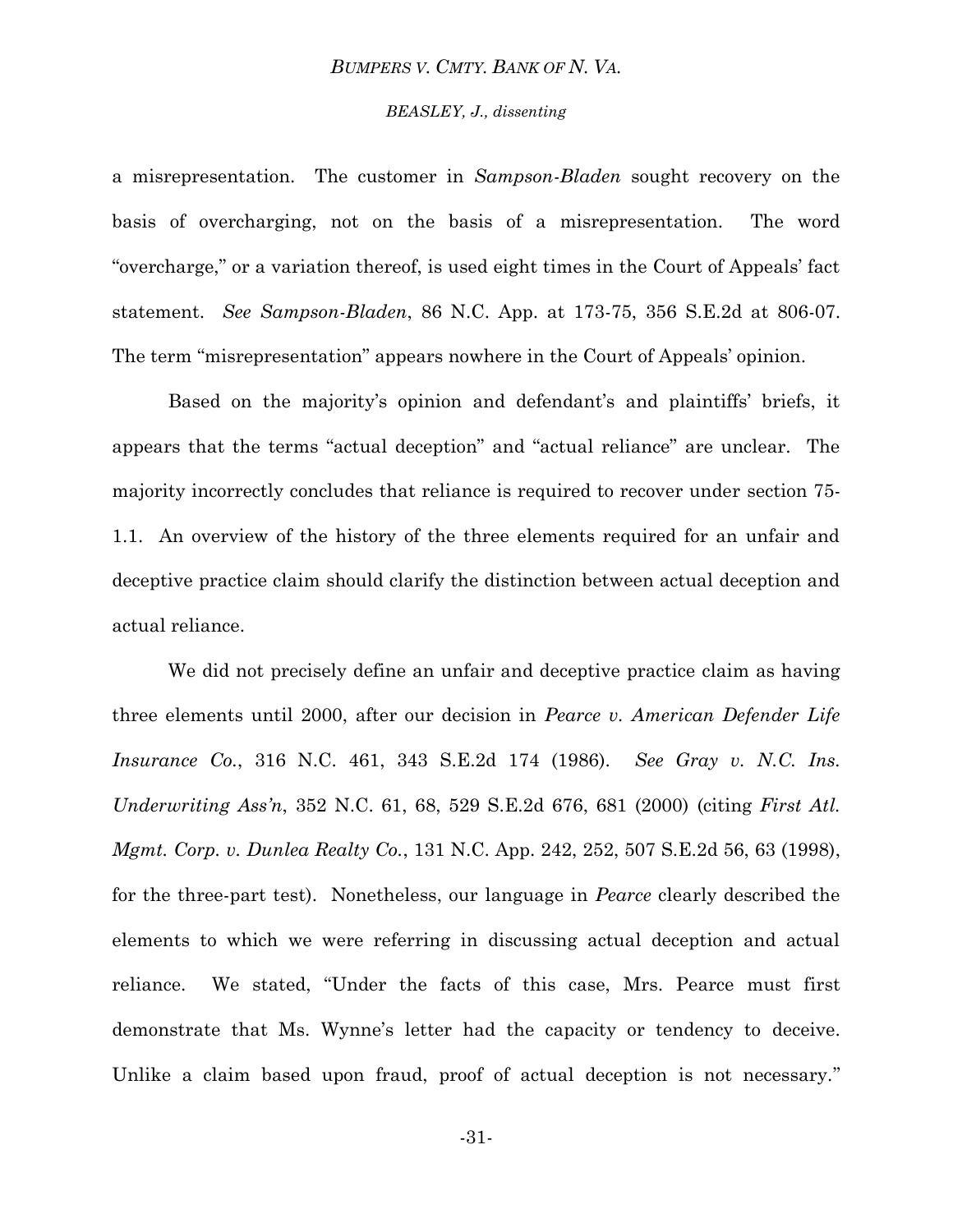#### *BEASLEY, J., dissenting*

*Pearce*, 316 N.C. at 470-71, 343 S.E.2d at 180 (citation omitted). With this context, it is apparent that we were referring to the first element of whether the defendant committed a deceptive act or practice. We further declared, "But the second requisite to making out a claim under this statute is similar to the detrimental reliance requirement under a fraud claim. It must be shown that the plaintiff suffered actual injury as a proximate result of defendant's deceptive statement or misrepresentation.‖ *Id.* at 471, 343 S.E.2d at 180. We referred to proximate cause as the "second requisite"; however, proximate cause is now considered the third element. *See Gray*, 352 N.C. at 68, 529 S.E.2d at 681. Importantly, we did not say that actual reliance was required; we merely stated that actual reliance—an element of a fraud claim—was *similar* to the proximate cause element of an unfair and deceptive practice claim. Thus, actual deception and actual reliance refer to different elements of an unfair and deceptive practice claim.<sup>10</sup>

Our case law demonstrates that neither actual reliance nor actual deception is required for proximate cause. Generally, the crux of proximate cause is the

l

<sup>10</sup> The Court of Appeals has held that actual deception is the equivalent of actual reliance and therefore has held that actual reliance is not required. *See, e.g.*, *Cullen v. Valley Forge Life Ins. Co.*, 161 N.C. App. 570, 580, 589 S.E.2d 423, 431 (2003) ("Moreover, our Courts have clearly held that *actual* deception is not an element necessary under N.C. Gen. Stat. § 75-1.1 to support an unfair or deceptive practices claim. Accordingly, actual reliance is not a factor.‖ (internal citations omitted)), *disc. rev. denied sub nom. Santomassimo v. Valley Forge Life Ins. Co.*, 358 N.C. 377, 598 S.E.2d 138 (2004). The Court of Appeals ultimately reached the correct result in *Cullen*, but did so under flawed logic that the terms refer to the same element of an unfair and deceptive practice claim, which they do not, as explained herein.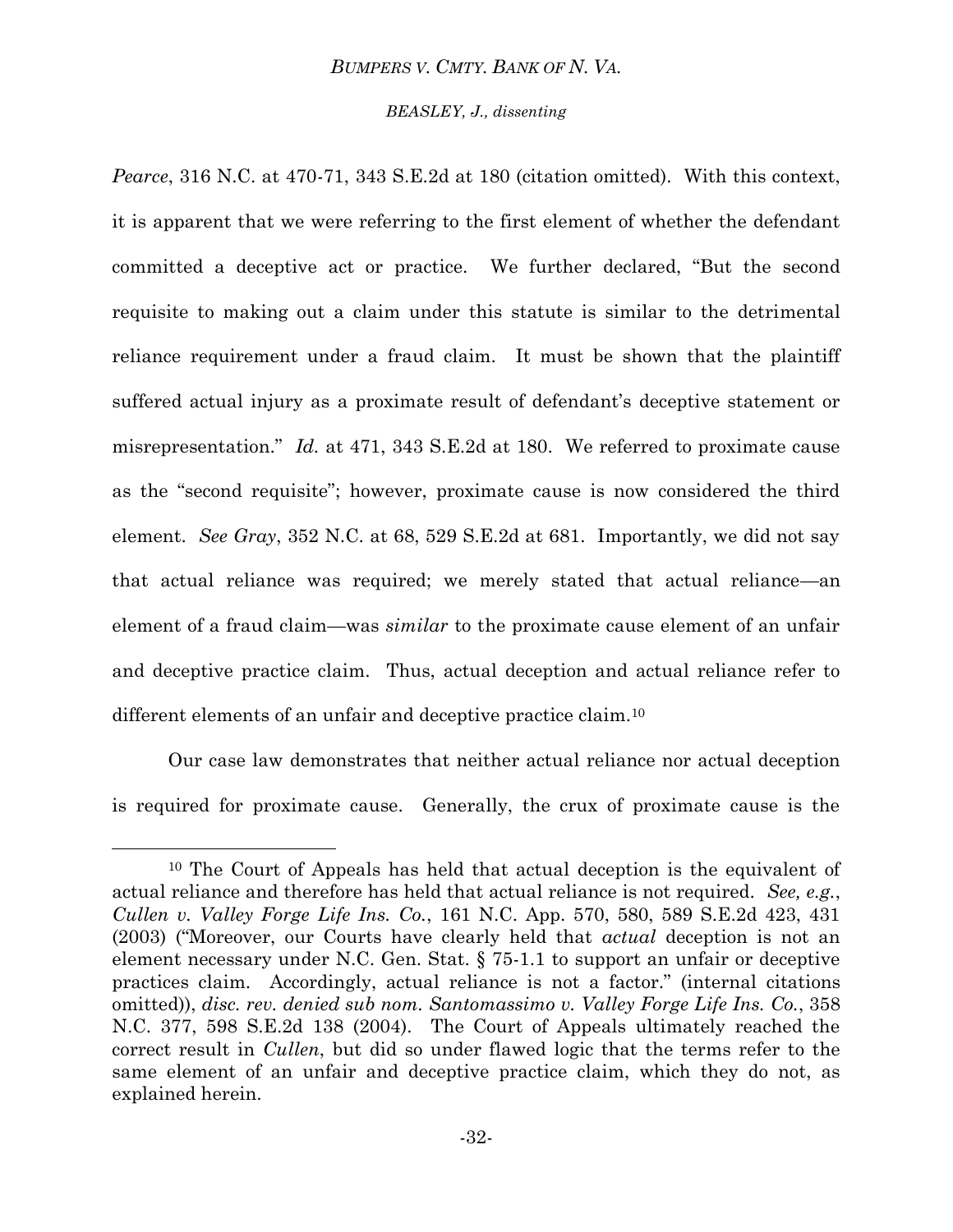#### *BEASLEY, J., dissenting*

foreseeability of an injury. *E.g., Hart v. Curry*, 238 N.C. 448, 449, 78 S.E.2d 170, 170 (1953). The three-part test from *Dalton*, outlined above, does not include a requirement of detrimental reliance. While it appears that *Howerton* supports defendant's position that actual reliance is required, a closer reading of *Howerton* reveals that the plaintiff there based his unfair and deceptive practice claim on fraud. 358 N.C. at 443, 469-70, 597 S.E.2d at 678, 693. Fraud is merely one way to prove an unfair and deceptive practice, but *Pearce* does not require actual reliance unless the plaintiff relies on fraud as part of his claim. *Pearce*, 316 N.C. at 470-71, 343 S.E.2d at 180.

The majority depends heavily on *Pearce*. In that case we looked at whether the plaintiff's husband actually relied on the insurance company's statements. *Id.* at 472, 343 S.E.2d at 181. The majority fails to note, however, that *Pearce*, like *Howerton*, involved a fraud claim and an unfair and deceptive practice claim based upon a misrepresentation, unlike the present case. *Id.* at 467, 472, 343 S.E.2d at 178, 181 (stating that the plaintiff asserted, *inter alia*, claims for fraud and unfair and deceptive practices and that the unfair and deceptive practice claim was based upon a misrepresentation).

The majority again misuses *Sampson-Bladen Oil* in requiring reliance. As stated before, the claim in *Sampson-Bladen Oil* was based on systematic overcharging rather than a misrepresentation. The Court of Appeals did not require reliance because the claim was not based on a misrepresentation, and we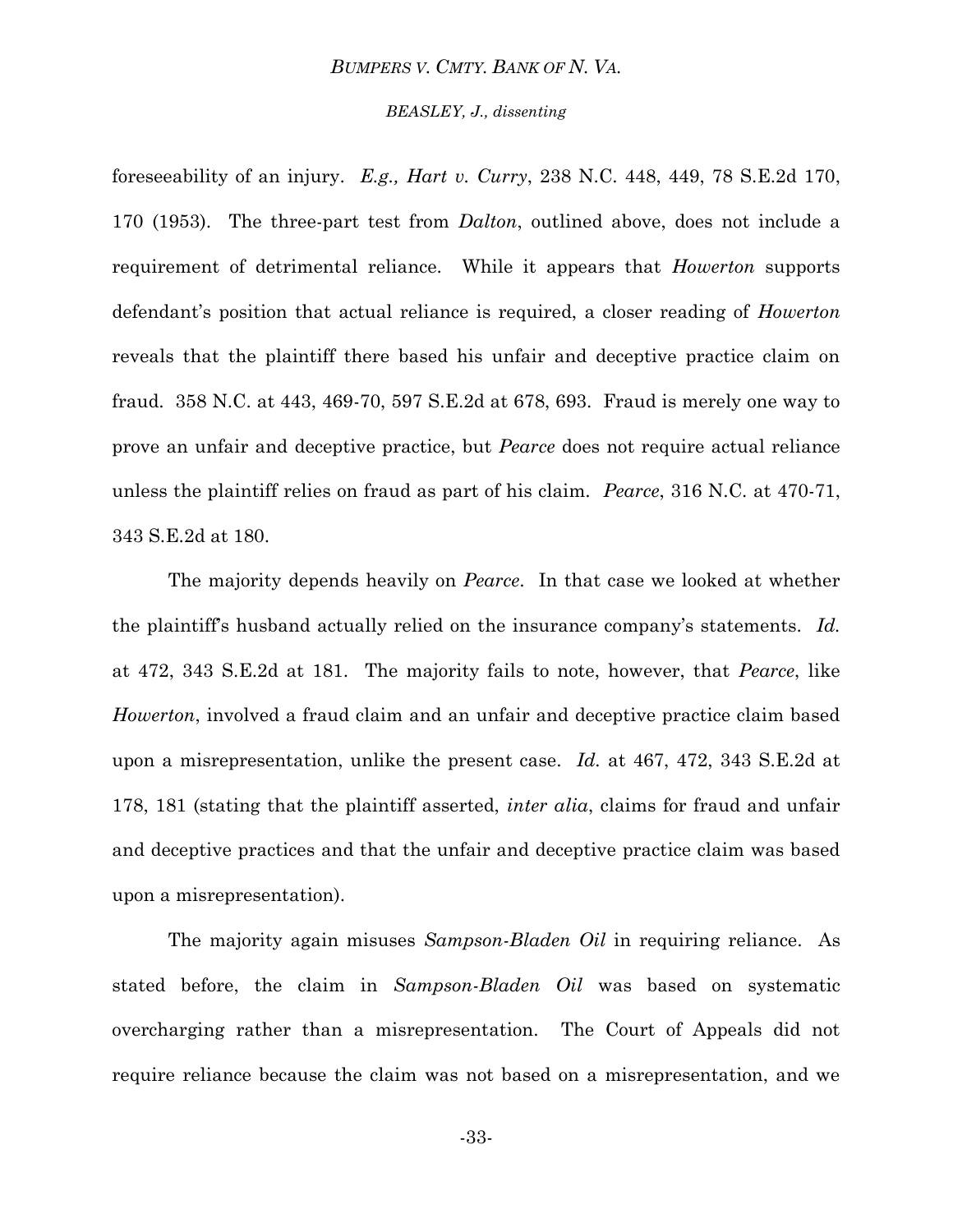## *BEASLEY, J., dissenting*

should not require reliance on these analogous facts when plaintiffs argue that defendants overcharged them and thus committed an unfair and deceptive practice.

Recognizing a claim for overcharging and not requiring reliance in this case does not expand North Carolina law. The statutory law is clear and this Court's precedent is well established. The majority's conclusion flouts the General Assembly's intent to "establish an effective private cause of action for aggrieved consumers in this State. . . . because common law remedies had proved often ineffective.‖ *Marshall v. Miller*, 302 N.C. 539, 543, 276 S.E.2d 397, 400 (1981). This Court has been consistent in condemning a practice as unfair and deceptive when it ―offends established public policy as well as when the practice is immoral, unethical, oppressive, unscrupulous, or substantially injurious to consumers.‖ *Id*. at 548, 276 S.E.2d at 403; *see also Dalton*, 353 N.C. at 656, 548 S.E.2d at 711; *Gray*, 352 N.C. at 68, 529 S.E.2d at 681; *Johnson v. Phoenix Mut. Life Ins. Co.*, 300 N.C. 247, 263, 266 S.E.2d 610, 621 (1980), *disavowed in part on other grounds by Myers & Chapman, Inc. v. Thomas G. Evans, Inc.*, 323 N.C. 559, 569, 374 S.E.2d 385, 391-92 (1988). As the Court of Appeals has aptly asserted, "[T]he fair or unfair nature of particular conduct is to be judged by viewing it against the background of actual human experience . . . ." *Harrington Mfg. Co. v. Powell Mfg. Co.*, 38 N.C. App. 393, 400, 248 S.E.2d 739, 744 (1978), *disc. rev. denied and cert. denied*, 296 N.C. 411, 251 S.E.2d 469 (1979). Against the background of human experience and ordinary common sense, charging a consumer a fee for a service not rendered is "immoral, unethical,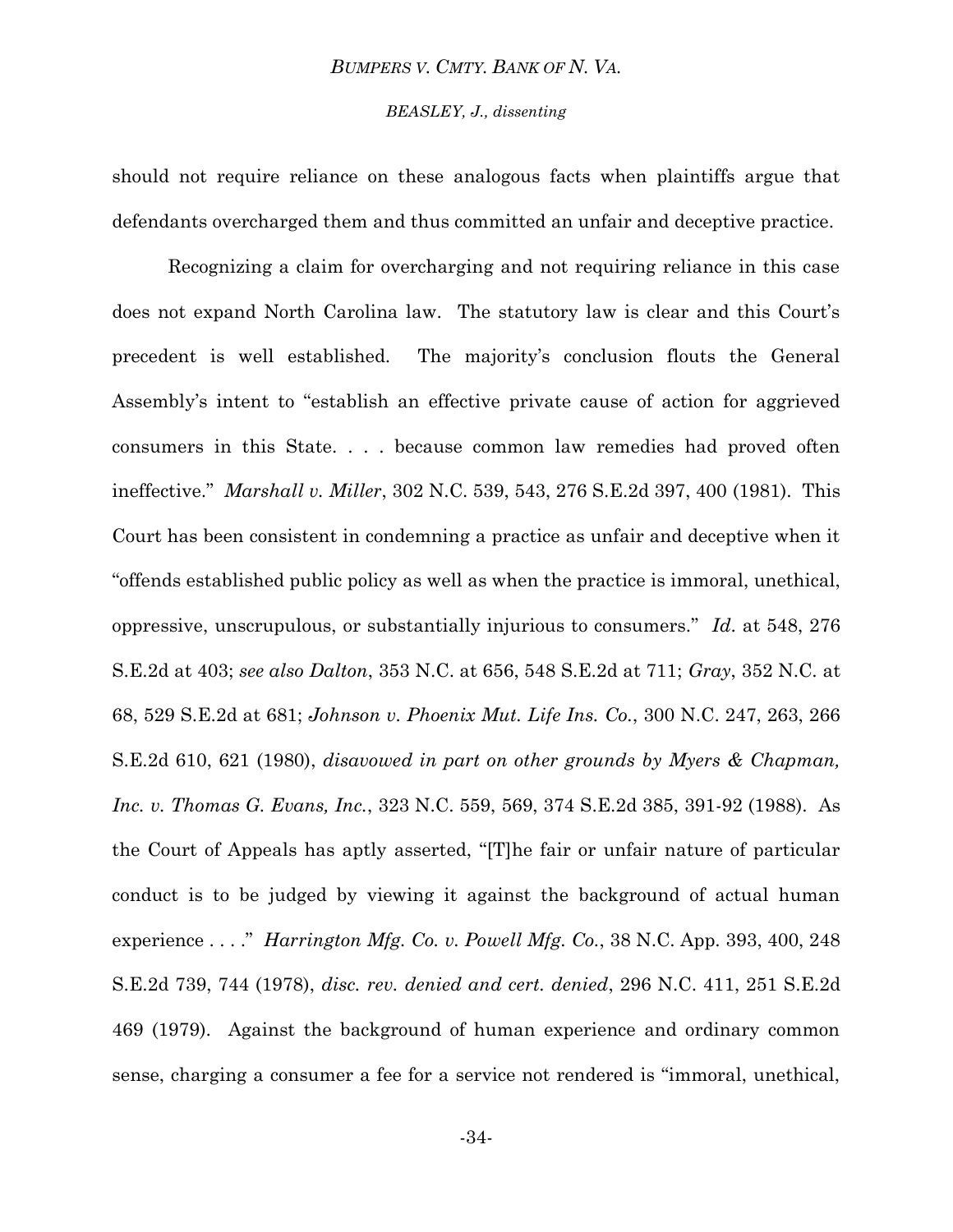#### *BEASLEY, J., dissenting*

oppressive, unscrupulous, [and] substantially injurious to consumers.‖ *Marshall*, 302 N.C. at 548, 276 S.E.2d at 403. The majority's unfounded narrowing of section 75-1.1 creates precisely the situation the General Assembly sought to avoid: leaving aggrieved consumers with ineffective common law remedies to combat unfair and deceptive practices.

The majority's conclusion that reliance is required and that a plaintiff must ―have affirmatively incorporated the alleged misrepresentation into his or her decision-making process" and demonstrate that he would "have avoided the injury all together," opens the door to an array of new fees intended to pad a company's bottom line rather than to reflect the fair cost of a good or service provided to the consumer. For example, under the majority's reasoning, a bank may charge a "paper statement fee" to a customer who has selected electronic monthly statements offered by the bank, a "safety deposit box rental fee" to a customer who has not rented a safety deposit box, and a "teller transaction fee" on a transaction for which the customer only used the ATM. As long as the customer had some other reason that he might have chosen to do business with the bank, such as being an existing account holder, he can never show that, but for the misrepresentation, he would not have conducted business with the bank. The customer would have to show that he or she would have avoided the transaction entirely. The customer has no recourse because the fee was not a part of his decision-making process, despite the existence of an unethical and unfair practice that charges the consumer a fee for a good or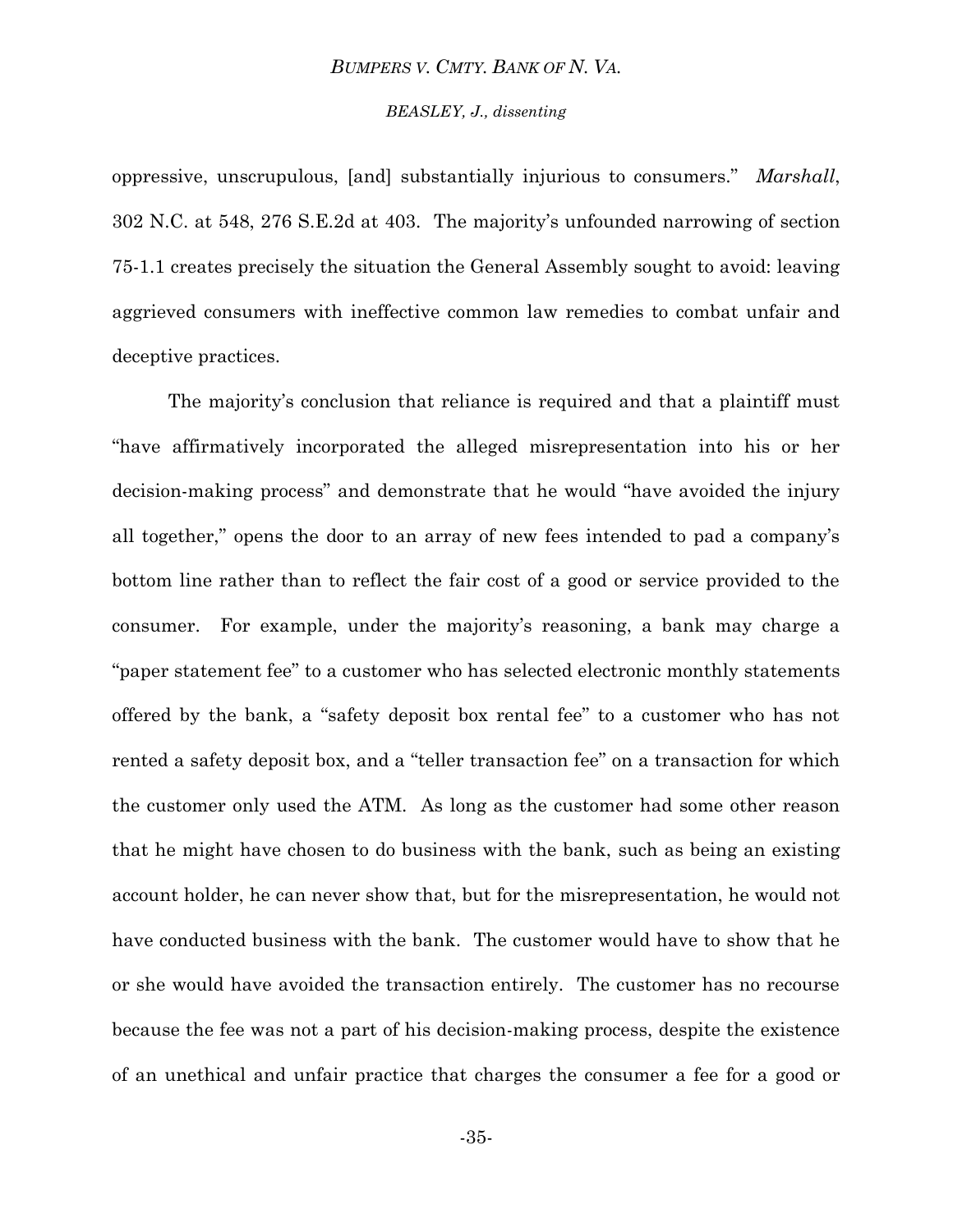## *BEASLEY, J., dissenting*

service he did not receive. It is fundamentally unfair to pay a fee for a good or service and receive nothing corresponding to that fee in return.

Further, the majority's holding blurs the line between fraud and an unfair and deceptive practice claim. Presumably, the General Assembly is aware of the elements of fraud, though not codified by statute, and has chosen not to include the element of actual reliance as part of the proximate cause requirement for an unfair and deceptive practice. Furthermore, this Court has recognized that the General Assembly "intended to establish an effective private cause of action for aggrieved consumers in this State. . . . because common law remedies had proved often ineffective." *Marshall*, 302 N.C. at 543, 276 S.E.2d at 400. Fraud is one example of the common law remedies that were ineffective in eradicating unfair and deceptive practices. Thus, proximate cause for an unfair and deceptive practice claim requires that a plaintiff prove that the defendant's deceptive act could foreseeably cause injury, and in fact caused injury, if the plaintiff is not relying on fraud to prove an unfair and deceptive practice. *See Dalton*, 353 N.C. at 656, 548 S.E.2d at 711.

Plaintiffs' claim is not based on fraud, unlike *Pearce* and *Howerton*. Defendant bank did not represent that it would provide a discounted loan and then fail to do so. Instead, plaintiffs' claim is based on the contention that defendant bank charged a discount loan fee and did not provide a discounted loan. Because plaintiffs' case is not based on fraud, plaintiffs need not prove actual reliance,

-36-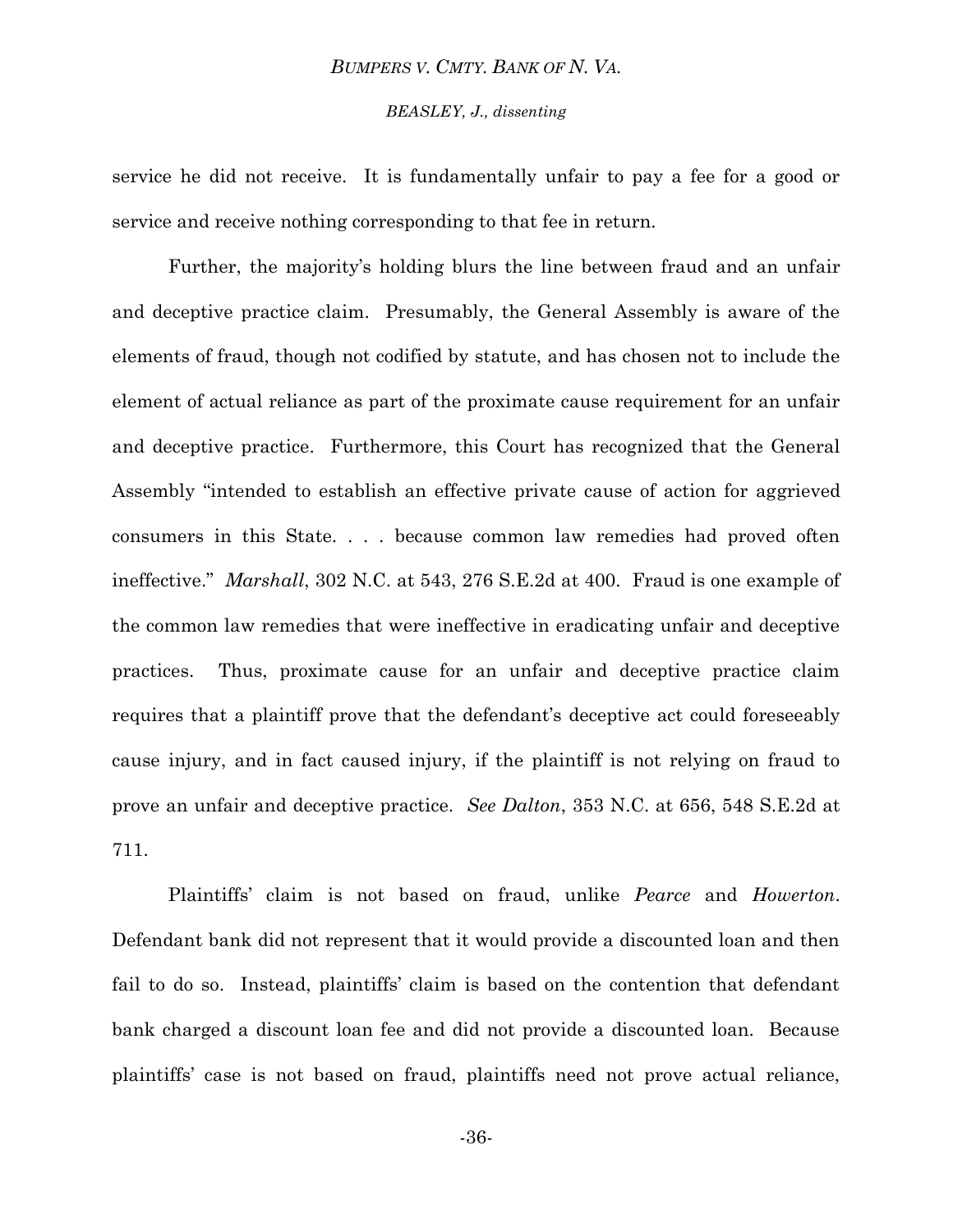#### *BEASLEY, J., dissenting*

consistent with *Sampson-Bladen Oil.* Plaintiffs need only prove that: "(1) defendant committed an unfair or deceptive act or practice, (2) the action in question was in or affecting commerce, and (3) the act proximately caused injury to ... plaintiff[s]." *Id*.

Plaintiffs demonstrated the following in support of their summary judgment motion: Defendant bank charged a loan discount fee for a service that was not provided, an act that has a tendency to deceive and is unethical, satisfying the first element. The second element has not been challenged, and loan services are included within the definition of "commerce." *See Johnson*, 300 N.C. at 261-62, 266 S.E.2d at 620. Plaintiffs can also show that defendant bank's fee proximately caused their injuries: defendant bank's deceptive act of charging a discount fee on an undiscounted loan could foreseeably cause a monetary loss and in fact caused a monetary loss.

The majority further incorrectly concludes that there is an issue of material fact regarding whether plaintiffs received discounted loans. Summary judgment for the party with the burden of proof, in this case plaintiffs, is appropriate "when the opposing party has failed to introduce any materials supporting his opposition‖ to the motion. *Kidd v. Early*, 289 N.C. 343, 370, 222 S.E.2d 392, 410 (1976).

Defendant failed to support its opposition to plaintiffs' motion. Plaintiffs asserted that they did not receive a discounted loan of any kind. Mr. Grace's affidavit in support of defendant establishes that plaintiffs did not receive a *temporary* loan discount, but it fails to demonstrate that plaintiffs received a *long-*